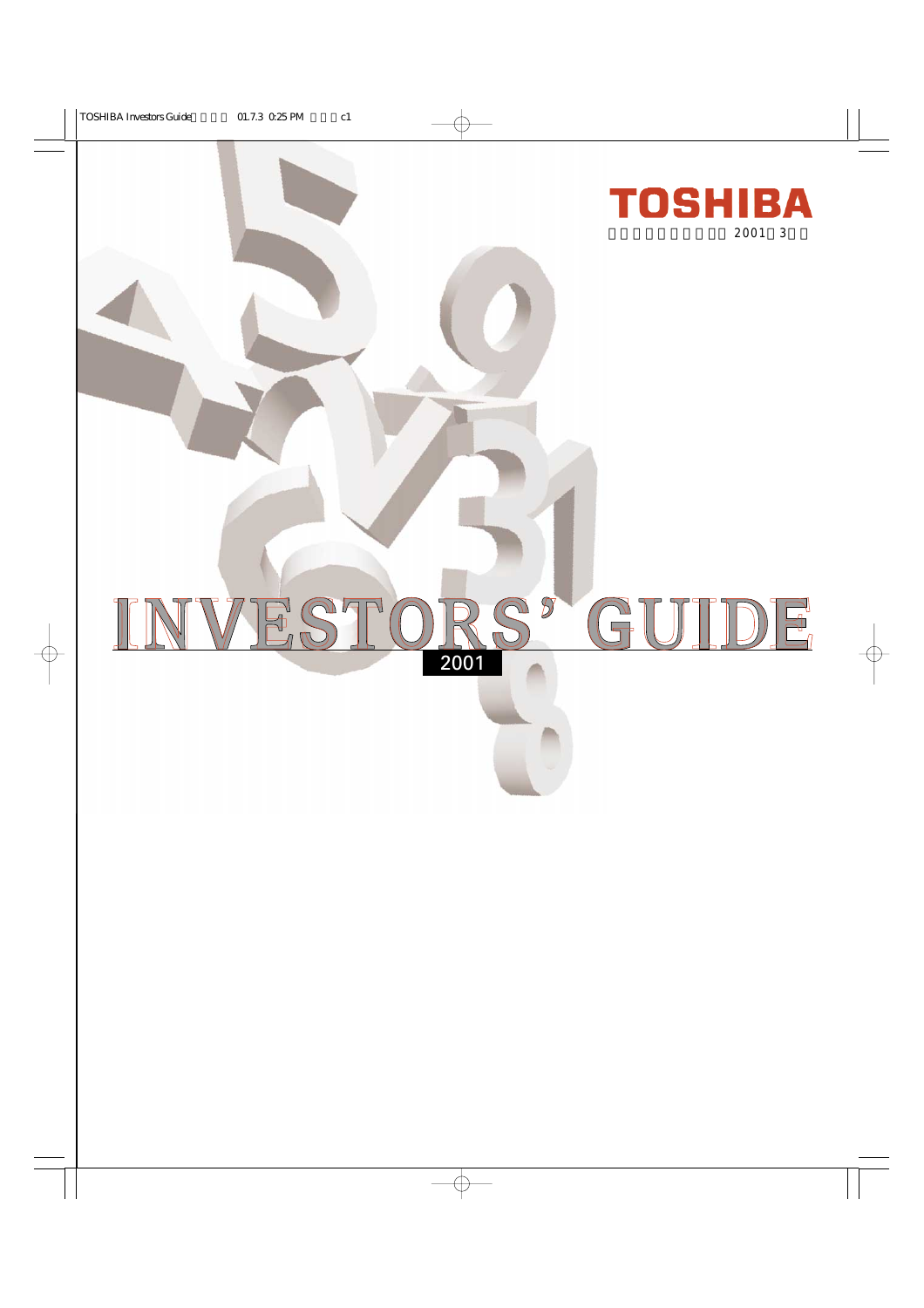Toshiba Corporation's wide range of businesses include information and communications and industrial systems, digital media, power systems, electronic devices and components and home appliances. At the heart of the company's moves to reinforce growth and profitability are development of an IT-based organization, expansion of IT-related business, a value chain to link the capabilities of key in-house companies, and promotion of strategic alliances in services, content and products. Through these means, Toshiba intends to secure its place among the world's most respected and valued companies.

 $\frac{1}{\sqrt{1-\frac{1}{\sqrt{1-\frac{1}{\sqrt{1-\frac{1}{\sqrt{1-\frac{1}{\sqrt{1-\frac{1}{\sqrt{1-\frac{1}{\sqrt{1-\frac{1}{\sqrt{1-\frac{1}{\sqrt{1-\frac{1}{\sqrt{1-\frac{1}{\sqrt{1-\frac{1}{\sqrt{1-\frac{1}{\sqrt{1-\frac{1}{\sqrt{1-\frac{1}{\sqrt{1-\frac{1}{\sqrt{1-\frac{1}{\sqrt{1-\frac{1}{\sqrt{1-\frac{1}{\sqrt{1-\frac{1}{\sqrt{1-\frac{1}{\sqrt{1-\frac{1}{\sqrt{1-\frac{1}{\sqrt{1-\frac{1}{\sqrt{1-\frac{1$ 

 $\mathbf{H}$  it is expected in the lattice  $\mathbf{H}$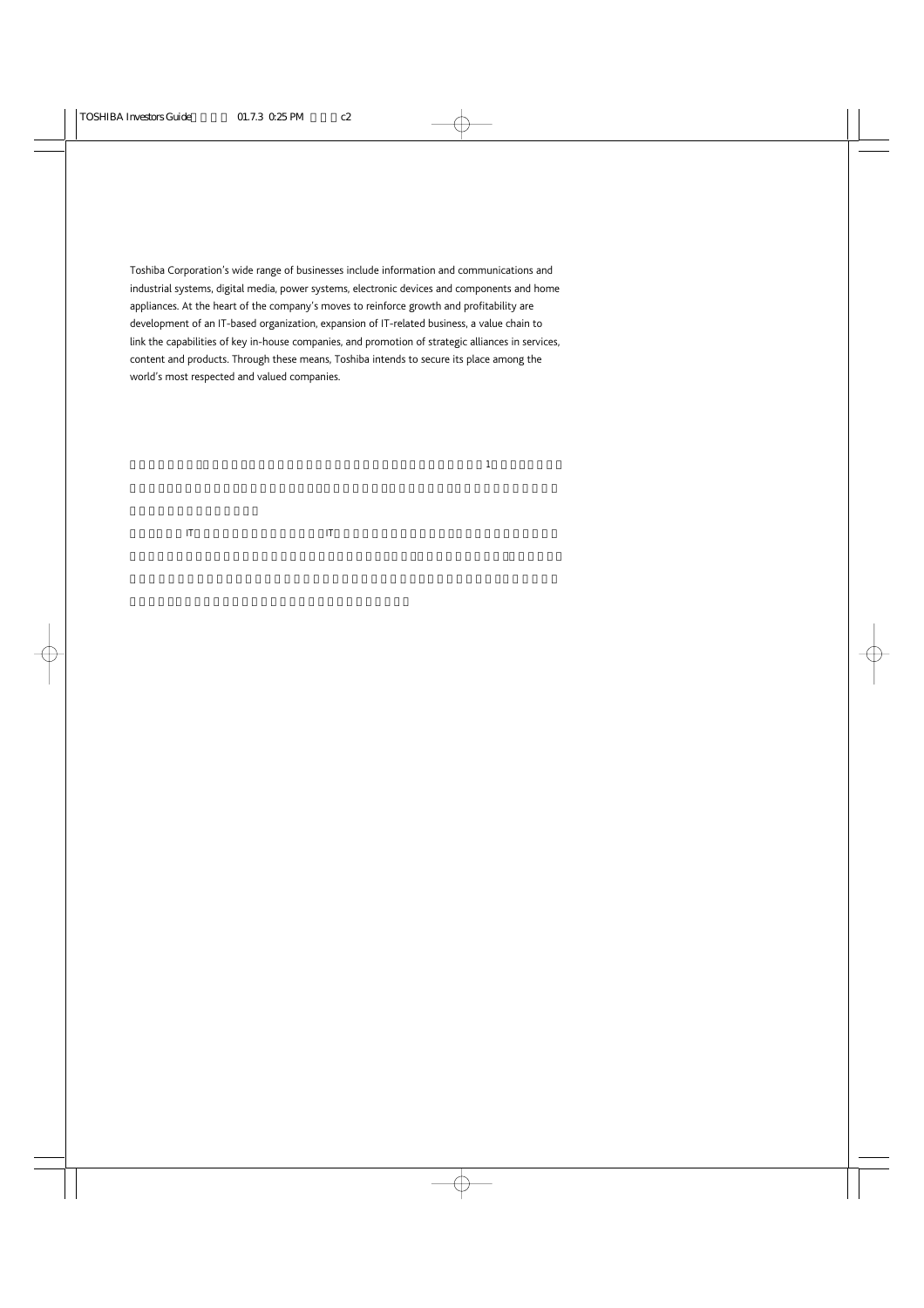# CONTENTS

| <b>Financial Summary</b>                                   |             |
|------------------------------------------------------------|-------------|
| Analysis of Operations                                     |             |
| Industry Segment Performance                               |             |
| Geographic Segment Performance                             |             |
| Sales by Region                                            |             |
| Major Performance Indicators                               |             |
| <b>Consolidated Balance Sheets</b>                         |             |
| Consolidated Statements of Income                          |             |
| Consolidated Statements of Cash Flows                      | $\cdots$ 15 |
| Major Products                                             |             |
| Consolidated Subsidiaries                                  |             |
| Common Stock Information                                   |             |
| <b>Investor Reference</b>                                  | . 20        |
| Alban Complete anticoperated discussions because discussed |             |

Note: Certain prior-period data have been adjusted to conform with current presentation.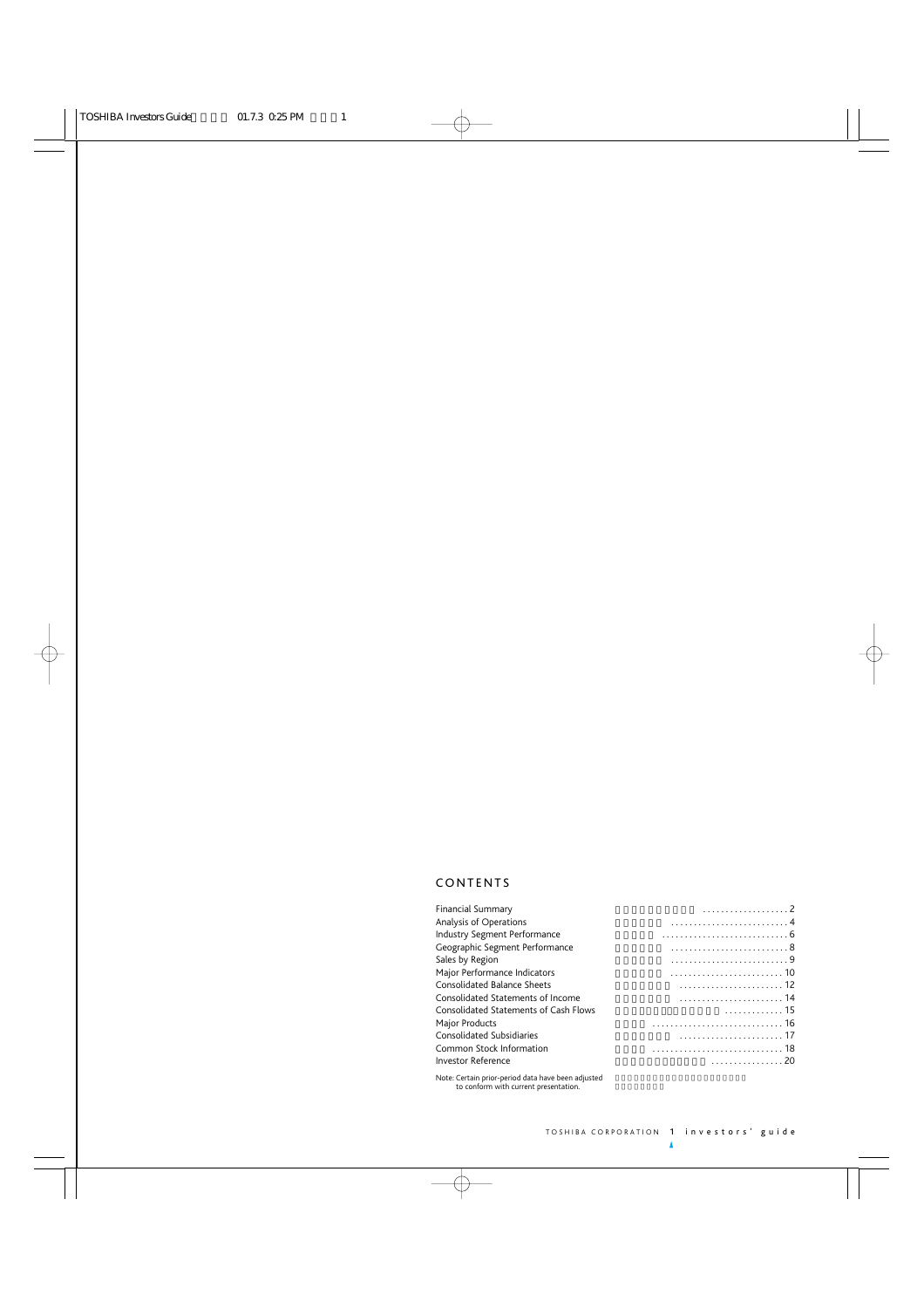Toshiba Corporation and its Subsidiaries<br>
Year ended March 31 (2008) 33 (31 (2008) 34 (31 (32 (32 (33 ) 35 (32 ) 35 (32 ) 35 (32 ) 35 (32 ) 35 (32 ) 35 Year ended March 31

| Millions of yen, except per share amounts                                             | 1991       | 1992       | 1993       |  |
|---------------------------------------------------------------------------------------|------------|------------|------------|--|
| <b>Net Sales</b>                                                                      | ¥4,695,394 | ¥4,722,383 | ¥4,627,499 |  |
| Cost of Sales                                                                         | 3,178,509  | 3,310,572  | 3,300,853  |  |
| Selling, General and Administrative Expenses                                          | 1,254,782  | 1,293,351  | 1,246,418  |  |
| <b>Operating Income</b>                                                               | 262.103    | 118,460    | 80,228     |  |
| Income (Loss) Before Income Taxes and Minority Interest                               | 258,853    | 114,857    | 85,982     |  |
| Income Taxes                                                                          | 140,153    | 78,514     | 63,045     |  |
| Net Income (Loss)                                                                     | 120,852    | 39,487     | 20,551     |  |
| Per Share of Common Stock:<br>Net income (loss)<br>Basic<br>Diluted<br>Cash dividends | ¥10.00     | ¥10.00     | ¥10.00     |  |
| <b>Total Assets</b>                                                                   | ¥5,530,370 | ¥5,724,439 | ¥5,629,875 |  |
| Shareholders' Equity                                                                  | 1,178,753  | 1,182,050  | 1,148,813  |  |
| Capital Expenditures (Property, Plant and Equipment)                                  | 440.944    | 484,702    | 354,662    |  |
| Depreciation                                                                          | 257.303    | 272,830    | 255,399    |  |
| R&D Expenditures                                                                      | 298,974    | 318,031    | 311,750    |  |
| Number of Shareholders                                                                | 451.108    | 452.636    | 445,120    |  |
| Number of Employees                                                                   | 162,000    | 168.000    | 173,000    |  |

Notes: 1. Basic earnings per share is computed based on the weighted-average number of shares of common stock outstanding during the period. Diluted earnings per share assumes the dilution that<br>would occur if dilutive conv

2. Beginning with the fiscal year ended March 31, 2001, the company has adopted Statement of Financial Accounting Standards (SFAS) No. 115, "Accounting for Certain Investments in Debt<br>and Equity Securities." Prior-period d

3. Beginning with the fiscal year ended March 31, 1998, revenues and expenses from financial services, real estate leasing and sales, and other operations are reported as operating activities whereas they were reported as

# **NET SALES BY REGION**

| Millions of yen | 1991       | 1992       | 1993       |  |
|-----------------|------------|------------|------------|--|
| Japan           | ¥3.240.621 | ¥3.349.926 | ¥3,248,838 |  |
| North America   | 571.977    | 504,099    | 513,170    |  |
| Asia            | 342.825    | 390,935    | 424.242    |  |
| Europe          | 427.969    | 364.472    | 325.370    |  |
| Other           | 112.002    | 112.951    | 115,879    |  |
| Net sales       | ¥4.695.394 | ¥4.722.383 | ¥4.627.499 |  |

Note: Net sales by region are determined based upon the locations of the customers. Therefore, this information is different from the net sales for geographic segments in segment information on page 8, which are determined based upon where the sales originated.

| <b>INDUSTRY SEGMENTS</b>                                                                      |      |      |      |  |
|-----------------------------------------------------------------------------------------------|------|------|------|--|
| Millions of yen                                                                               | 1991 | 1992 | 1993 |  |
| Information & Communications and Industrial Systems<br>Unaffiliated customers<br>Intersegment |      |      |      |  |
| Total                                                                                         |      |      |      |  |
| Digital Media<br>Unaffiliated customers<br>Intersegment                                       |      |      |      |  |
| Total                                                                                         |      |      |      |  |
| Power Systems<br>Unaffiliated customers<br>Intersegment                                       |      |      |      |  |
| Total                                                                                         |      |      |      |  |
| Electronic Devices & Components<br>Unaffiliated customers<br>Intersegment                     |      |      |      |  |
| Total                                                                                         |      |      |      |  |
| Home Appliances<br>Unaffiliated customers<br>Intersegment                                     |      |      |      |  |
| Total                                                                                         |      |      |      |  |
| Others<br>Unaffiliated customers<br>Intersegment                                              |      |      |      |  |
| Total                                                                                         |      |      |      |  |
| Eliminations                                                                                  |      |      |      |  |
| Consolidated                                                                                  |      |      |      |  |

Note: Segment information for the fiscal years ended March 31, 1999 and 2000 has been reclassified to conform with the current classification.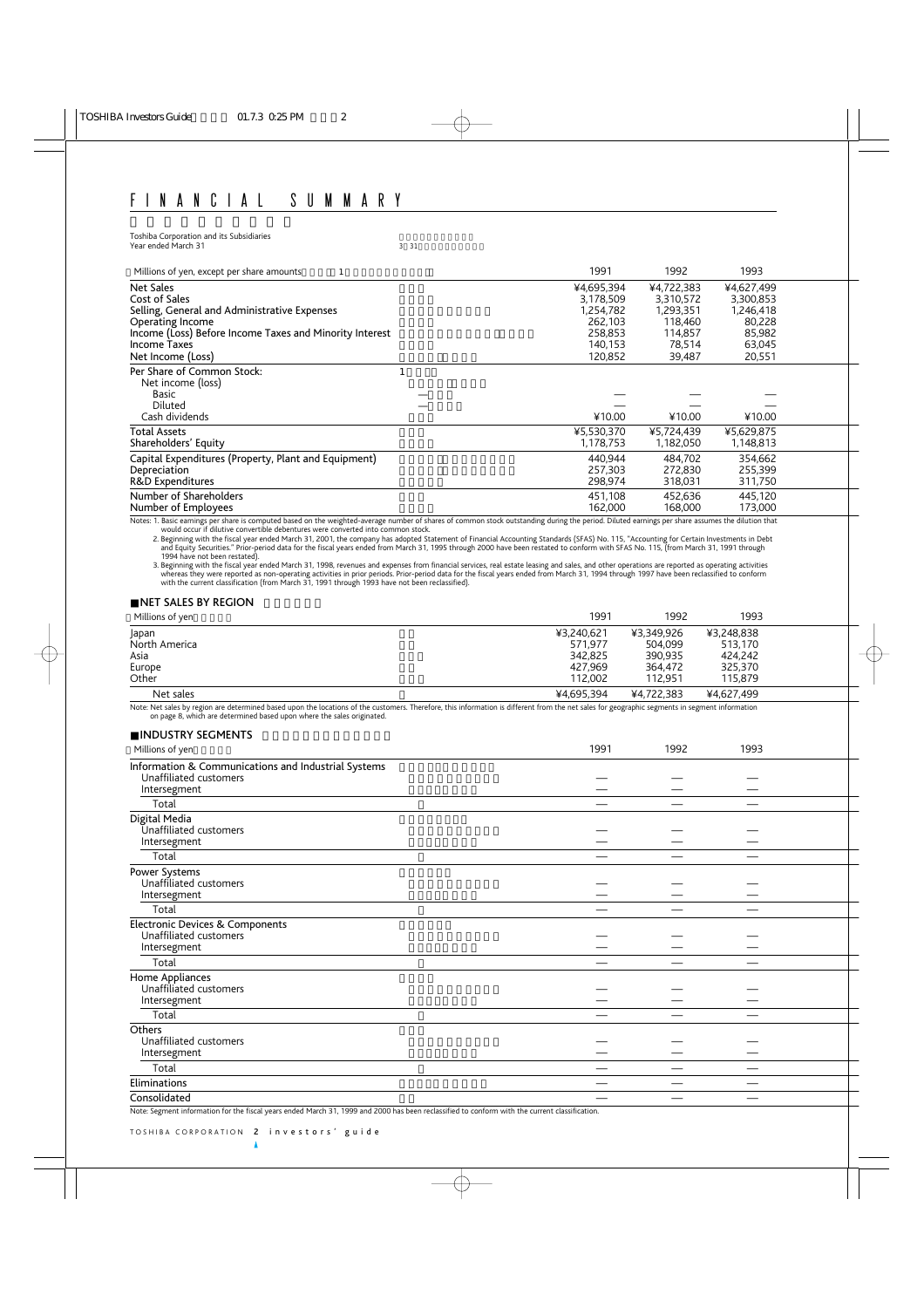| 1994                                                                                    | 1995                                                                           | 1996                                                                            | 1997                                                                           | 1998                                                                         | 1999                                                                          | 2000                                                                                | 2001                                                                           |
|-----------------------------------------------------------------------------------------|--------------------------------------------------------------------------------|---------------------------------------------------------------------------------|--------------------------------------------------------------------------------|------------------------------------------------------------------------------|-------------------------------------------------------------------------------|-------------------------------------------------------------------------------------|--------------------------------------------------------------------------------|
| ¥4,702,334<br>3,371,517<br>1,224,081<br>106.736<br>90,190<br>75,506<br>12,140           | ¥4,864,015<br>3,435,146<br>1,260,053<br>168.816<br>120,674<br>67,607<br>44,693 | ¥5,192,244<br>3,647,624<br>1,282,053<br>262,567<br>177,749<br>102,965<br>90,388 | ¥5,521,887<br>3,932,585<br>1,391,471<br>197.831<br>125,456<br>71,593<br>67,077 | ¥5,458,498<br>3,960,158<br>1,416,046<br>82.294<br>18,748<br>17,313<br>14,723 | ¥5,300,902<br>3,890,622<br>1,379,797<br>30.483<br>11,218<br>20,901<br>(9,095) | ¥5,749,372<br>4,254,444<br>1,393,959<br>100.969<br>(44, 844)<br>(4,530)<br>(32,903) | ¥5,951,357<br>4,323,525<br>1,395,699<br>232,133<br>188,099<br>96,145<br>96,168 |
| ¥ $3.78$<br>3.78<br>10.00                                                               | ¥13.89<br>13.54<br>10.00                                                       | ¥28.08<br>26.85<br>10.00                                                        | ¥20.84<br>20.06<br>10.00                                                       | ¥4.57<br>4.57<br>10.00                                                       | $*(2.83)$<br>(2.83)<br>6.00                                                   | ¥(10.22)<br>(10.22)<br>3.00                                                         | ¥29.88<br>29.71<br>10.00                                                       |
| ¥5,350,690<br>1,117,725                                                                 | ¥5.598.565<br>1,255,083                                                        | ¥5.743.009<br>1,384,582                                                         | ¥5.933.205<br>1,388,827                                                        | ¥6,166,323<br>1,305,946                                                      | ¥6,101,929<br>1,128,753                                                       | ¥5.780.006<br>1,060,099                                                             | ¥5,724,564<br>1,047,925                                                        |
| 344,600<br>255,553<br>311,435                                                           | 293,823<br>283,575<br>302,171                                                  | ¥308,653<br>261,985<br>314,774                                                  | ¥341,020<br>252,732<br>332,555                                                 | ¥339.584<br>291,418<br>322,928                                               | ¥375,464<br>309.836<br>316,703                                                | ¥298,512<br>329.630<br>334,398                                                      | 269,545<br>308,294<br>327,915                                                  |
| 423,125<br>175,000                                                                      | 424.828<br>190,000                                                             | 445,107<br>186,000                                                              | 443.367<br>186,000                                                             | 433.240<br>186,000                                                           | 404.283<br>198.000                                                            | 380.744<br>190,870                                                                  | 438.469<br>188,042                                                             |
| 1.<br>$\mathbf{1}$                                                                      |                                                                                |                                                                                 | $\mathbf{1}$                                                                   |                                                                              |                                                                               |                                                                                     |                                                                                |
| $2.2001 \t3$<br>1991 3<br>1994 3<br>3.1998<br>$\overline{\mathbf{3}}$<br>1991 3<br>1993 | 115                                                                            |                                                                                 |                                                                                | 1995 3<br>1994 3                                                             | 2000 3<br>1997 3                                                              | 2001 3<br>1998 3                                                                    |                                                                                |
| 1994                                                                                    | 1995                                                                           | 1996                                                                            | 1997                                                                           | 1998                                                                         | 1999                                                                          | 2000                                                                                | 2001                                                                           |
| ¥3,299,204<br>518,556<br>469,867<br>302,085<br>112,622                                  | ¥3,360,904<br>594,917<br>481,199<br>321,106<br>105,889                         | ¥3,523,220<br>671,219<br>543,668<br>364,203<br>89,934                           | 3,523,636<br>852,214<br>595,209<br>439,346<br>111,482                          | ¥3,418,807<br>794,241<br>627,328<br>496,309<br>121,813                       | ¥3,184,764<br>842.999<br>585,086<br>559,824<br>128,229                        | ¥3,514,068<br>906,165<br>636,317<br>546,645<br>146,177                              | ¥3,753,052<br>828,671<br>728,969<br>519,186<br>121,479                         |
| ¥4,702,334                                                                              | ¥4,864,015                                                                     | ¥5,192,244                                                                      | ¥5,521,887                                                                     | ¥5,458,498                                                                   | ¥5,300,902                                                                    | ¥5,749,372                                                                          | ¥5,951,357                                                                     |
| 1994                                                                                    | 1995                                                                           | $\,$ 8 $\,$<br>1996                                                             | 1997                                                                           | 1998                                                                         | 1999                                                                          | 2000                                                                                | 2001                                                                           |
|                                                                                         |                                                                                |                                                                                 |                                                                                |                                                                              | ¥1,651,068<br>145,081                                                         | ¥1,698,803<br>159,476                                                               | ¥1,694,743<br>132,264                                                          |
|                                                                                         |                                                                                |                                                                                 |                                                                                |                                                                              | 1,796,149                                                                     | 1,858,279                                                                           | 1,827,007                                                                      |
|                                                                                         |                                                                                |                                                                                 |                                                                                |                                                                              | 1,238,559<br>167,920                                                          | 1,378,017<br>139,675                                                                | 1,429,710<br>148,880                                                           |
|                                                                                         |                                                                                |                                                                                 |                                                                                |                                                                              | 1,406,479                                                                     | 1,517,692                                                                           | 1,578,590                                                                      |
|                                                                                         |                                                                                |                                                                                 |                                                                                |                                                                              |                                                                               |                                                                                     |                                                                                |
|                                                                                         |                                                                                |                                                                                 |                                                                                |                                                                              | 503,863<br>16,714<br>520,577                                                  | 553,322<br>17,359<br>570,681                                                        | 568,244<br>14,423<br>582,667                                                   |

|      |        |        |  | 1,009,928  | 1,204,047  | 1,332,711  |  |
|------|--------|--------|--|------------|------------|------------|--|
|      |        |        |  | 127,295    | 169,204    | 218,640    |  |
|      |        |        |  | 1,137,223  | 1,373,251  | 1,551,351  |  |
|      |        |        |  |            |            |            |  |
|      |        |        |  | 695,588    | 636,054    | 676,820    |  |
|      |        |        |  | 12,028     | 23,840     | 31,497     |  |
|      |        |        |  | 707,616    | 659,894    | 708,317    |  |
|      |        |        |  |            |            |            |  |
|      |        |        |  | 201,896    | 279,129    | 249,129    |  |
|      |        |        |  | 331,703    | 254,985    | 446,592    |  |
|      |        |        |  | 533,599    | 534,114    | 695,721    |  |
|      |        |        |  | (800, 741) | (764, 539) | (992, 296) |  |
|      |        |        |  | ¥5,300,902 | ¥5,749,372 | ¥5,951,357 |  |
| 2000 | 1999 3 | 2001 3 |  |            |            |            |  |
|      |        |        |  |            |            |            |  |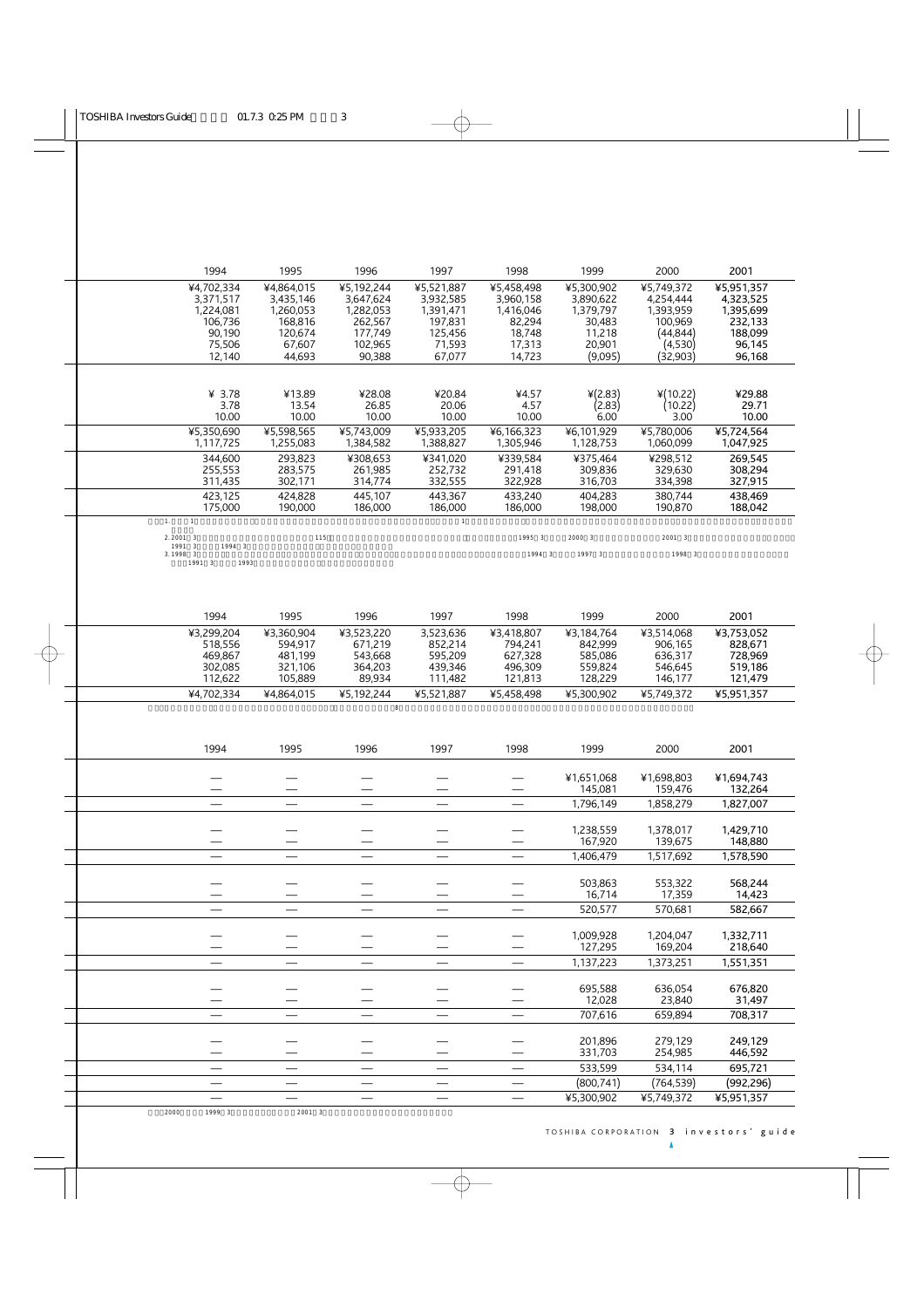

| ¥ Billion                                                                                                  |                              | 1994                  | 1995                   |  |
|------------------------------------------------------------------------------------------------------------|------------------------------|-----------------------|------------------------|--|
| <b>Net Sales</b>                                                                                           |                              |                       |                        |  |
| Net sales<br>Annual increase (%)                                                                           | %                            | 4,702.3               | 4,864.0<br>3.4         |  |
| Cost of Sales                                                                                              |                              |                       |                        |  |
| Cost of sales<br>Share of net sales (%)                                                                    | %                            | 3,371.5<br>71.7       | 3,435.1<br>70.6        |  |
| Selling, General and Administrative Expenses                                                               |                              |                       |                        |  |
| Selling, general and administrative expenses<br>Share of net sales (%)                                     | %                            | 1,224.1<br>26.0       | 1,260.1<br>25.9        |  |
| Operating Income                                                                                           |                              |                       |                        |  |
| Operating income* <sup>1</sup><br>Share of net sales (%)                                                   | $*1$<br>%                    | 106.7<br>2.3          | 168.8<br>3.5           |  |
| Income (Loss) Before Income Taxes and Minority Interest                                                    |                              |                       |                        |  |
| Income (loss) before income taxes and minority interest<br>Share of net sales (%)                          | %                            | 90.2<br>1.9           | 120.7<br>2.5           |  |
| Net Income (Loss)                                                                                          |                              |                       |                        |  |
| Net income (loss)<br>Share of net sales (%)                                                                | %                            | 12.1<br>0.3           | 44.7<br>0.9            |  |
| Earnings per Share and Payout Ratio                                                                        | 1                            |                       |                        |  |
| Basic earnings per share (¥)<br>Diluted earnings per share (¥)<br>Payout ratio $(\%)^{*2}$                 | $\overline{1}$<br>$*2$<br>%  | 3.78<br>3.78<br>264.7 | 13.89<br>13.54<br>72.0 |  |
| Productivity                                                                                               |                              |                       |                        |  |
| Per employee amounts:<br>Net sales (¥ thousand) * <sup>3</sup><br>Net income $(*)$ thousand)* <sup>4</sup> | $\mathbf{1}$<br>$*3$<br>$*4$ | 27,025<br>70          | 26,652<br>245          |  |
| Number of employees at period end                                                                          |                              | 175,000               | 190,000                |  |

Notes: 1. Operating Income=Net Sales – Cost of Sales – Selling, General and Administrative Expenses. 2. Payout Ratio=Cash Dividends/Net Income.<br>2. Payout Ratio=Cash Dividends/Net Income. 2. Net Sales per Employee=Net Sales

4. Net Income per Employee=Net Income/Average Number of Employees.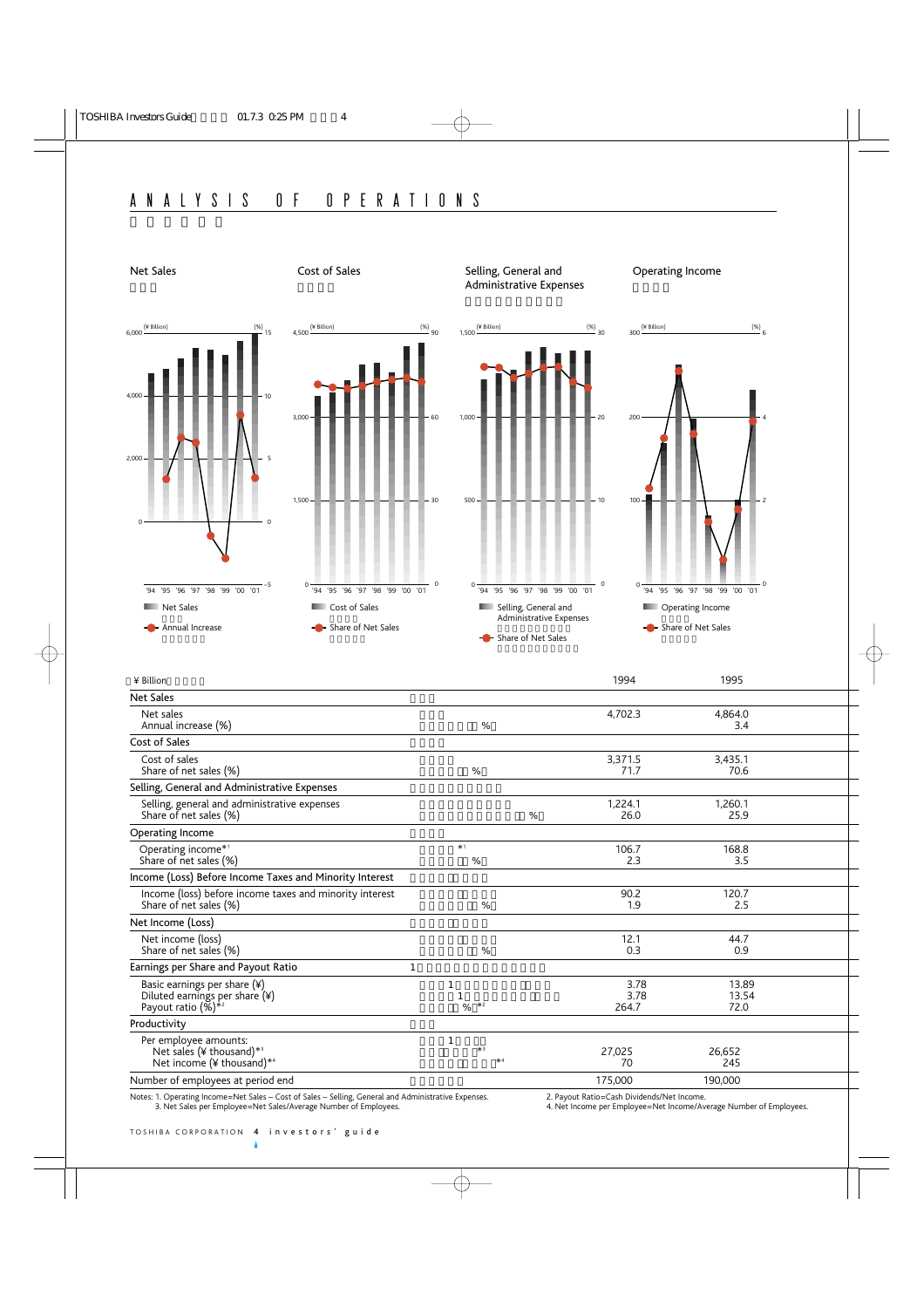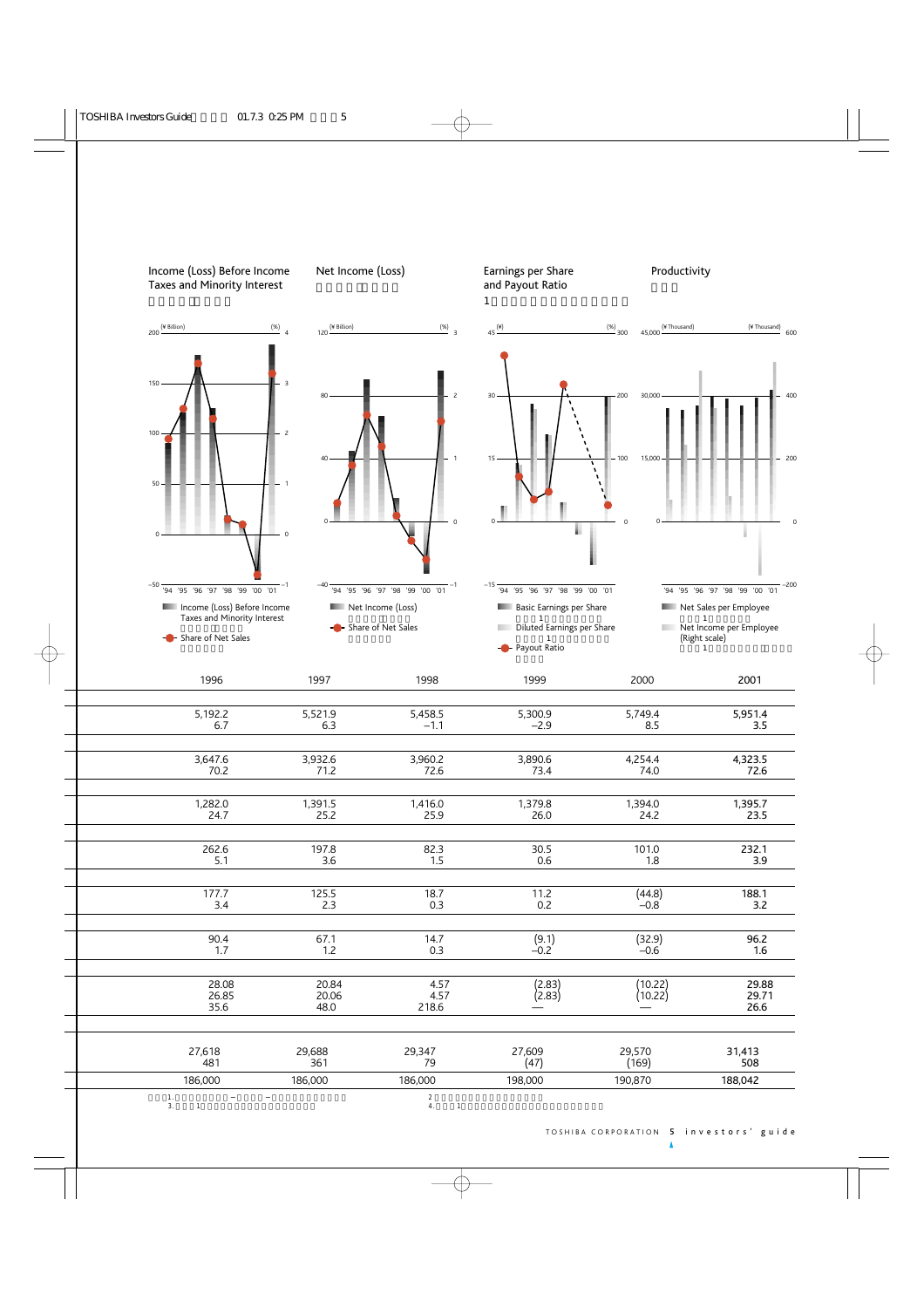

Share of net sales (%) 8.8 8.2 10.0

Note: Consolidated sales totals include intersegment transactions. Intersegment transactions are shown in parentheses for reference.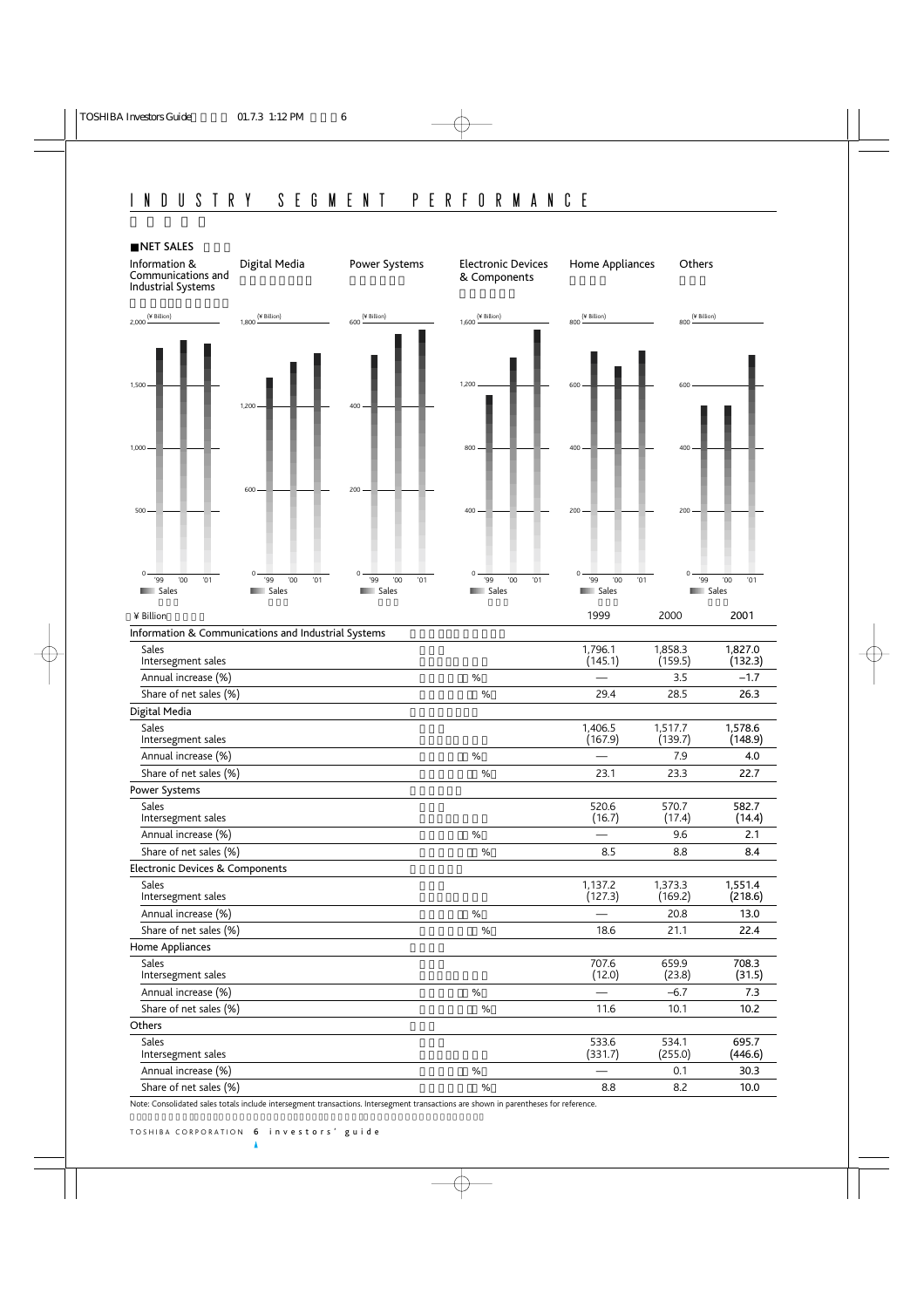

### TOSHIBA CORPORATION 7 investors' guide

Δ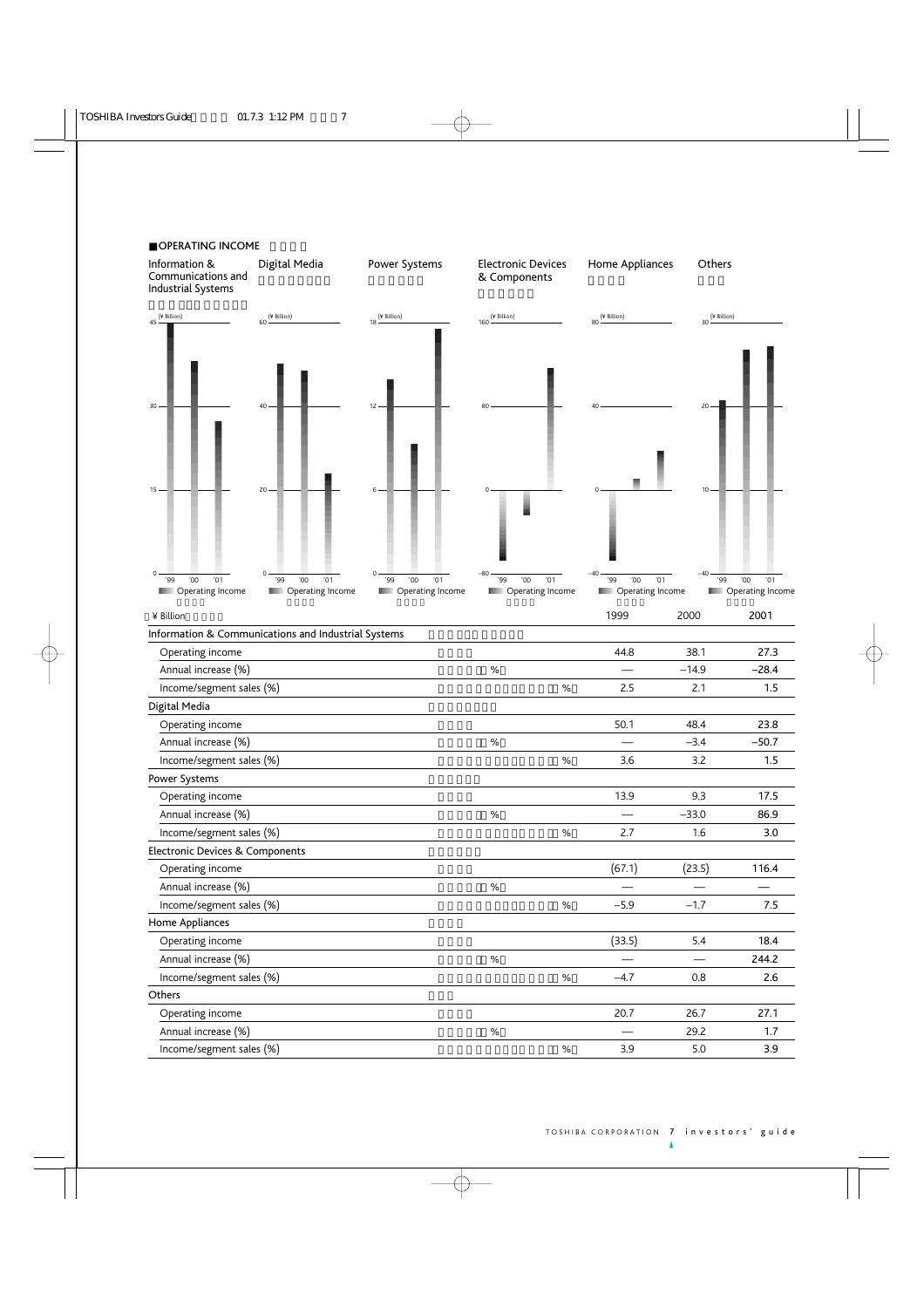# Net Sales

# Operating Income

### Identifiable Assets

8,000 (¥ Billion)







Note: The above graph shows figures before eliminations.

| ¥ Billion           | 1994    | 1995    | 1996    | 1997       | 1998      | 1999      | 2000       | 2001      |
|---------------------|---------|---------|---------|------------|-----------|-----------|------------|-----------|
| <b>Net Sales</b>    |         |         |         |            |           |           |            |           |
| Japan               | 4,327.5 | 4,443.9 | 4,724.4 | 4,900.4    | 4,808.1   | 4,500.3   | 4,983.1    | 5,235.1   |
| Overseas            | 947.4   | 1,162.1 | 1,364.1 | 1,736.3    | 1,926.0   | 2,071.2   | 2,286.1    | 2,375.8   |
| (North America)     |         |         |         |            | 804.6     | 864.3     | 921.8      | 877.8     |
| (Asia)              |         |         |         |            | 580.8     | 603.2     | 784.1      | 945.5     |
| (Europe)            |         |         |         |            | 490.1     | 552.2     | 517.2      | 499.0     |
| (Other)             |         |         |         |            | 50.5      | 51.5      | 63.0       | 53.5      |
| Eliminations        | (572.6) | (742.0) | (896.3) | (1, 141.8) | (1,275.6) | (1,270.6) | (1, 519.8) | (1,659.5) |
| Consolidated        | 4,702.3 | 4,864.0 | 5,192.2 | 5,521.9    | 5,458.5   | 5,300.9   | 5,749.4    | 5,951.4   |
| Operating Income    |         |         |         |            |           |           |            |           |
| Japan               |         | 134.1   | 232.3   | 188.5      | 75.4      | 21.2      | 58.7       | 193.3     |
| Overseas            |         | 36.5    | 37.5    | 10.4       | 1.4       | 3.5       | 39.4       | 44.0      |
| (North America)     |         |         |         |            | $-22.5$   | $-11.7$   | 12.4       | 6.6       |
| (Asia)              |         |         |         |            | 16.6      | 9.1       | 23.2       | 31.2      |
| (Europe)            |         |         |         |            | 5.6       | 4.5       | 3.0        | 5.5       |
| (Other)             |         |         |         |            | 1.7       | 1.6       | 0.8        | 0.7       |
| Eliminations        |         | (1.8)   | (7.2)   | (1.1)      | 5.5       | 5.8       | 2.9        | (5.2)     |
| Consolidated        |         | 168.8   | 262.6   | 197.8      | 82.3      | 30.5      | 101.0      | 232.1     |
| Identifiable Assets |         |         |         |            |           |           |            |           |
| Japan               |         |         |         |            |           | 5,200.8   | 4,975.5    | 4,783.7   |
| Overseas            |         |         |         |            |           | 816.6     | 754.5      | 977.3     |
| (North America)     |         |         |         |            |           | 302.1     | 261.5      | 413.8     |
| (Asia)              |         |         |         |            |           | 280.0     | 276.4      | 323.2     |
| (Europe)            |         |         |         |            |           | 207.0     | 188.0      | 206.0     |
| (Other)             |         |         |         |            |           | 27.5      | 28.6       | 34.3      |
| Corporate and       |         |         |         |            |           |           |            |           |
| eliminations        |         |         |         |            |           | 84.5      | 50.0       | (36.4)    |
| Consolidated        |         |         |         |            |           | 6,101.9   | 5,780.0    | 5,724.6   |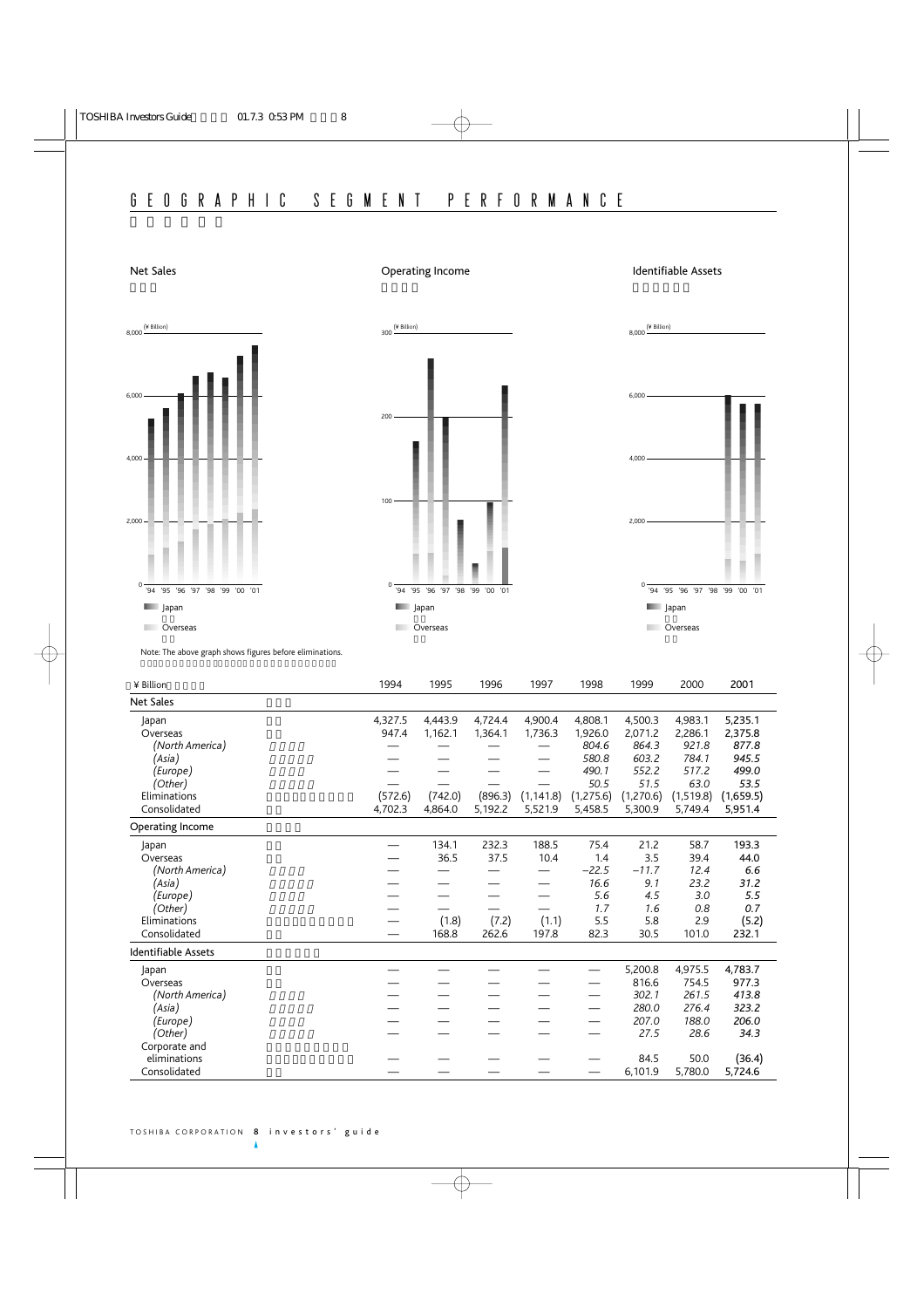

| ¥ Billion                      | 1994    | 1995    | 1996    | 1997    | 1998    | 1999    | 2000    | 2001    |
|--------------------------------|---------|---------|---------|---------|---------|---------|---------|---------|
| Japan                          |         |         |         |         |         |         |         |         |
| Sales                          | 3,299.2 | 3,360.9 | 3,523.2 | 3,523.6 | 3,418.8 | 3,184.8 | 3,514.1 | 3,753.1 |
| Share of net sales (%)<br>$\%$ | 70.2    | 69.1    | 67.9    | 63.8    | 62.6    | 60.1    | 61.1    | 63.1    |
| North America                  |         |         |         |         |         |         |         |         |
| Sales                          | 518.5   | 594.9   | 671.2   | 852.2   | 794.3   | 843.0   | 906.2   | 828.7   |
| Share of net sales (%)<br>%    | 11.0    | 12.2    | 12.9    | 15.4    | 14.6    | 15.9    | 15.8    | 13.9    |
| Asia                           |         |         |         |         |         |         |         |         |
| Sales                          | 469.9   | 481.2   | 543.7   | 595.2   | 627.3   | 585.1   | 636.3   | 729.0   |
| Share of net sales (%)<br>%    | 10.0    | 9.9     | 10.5    | 10.8    | 11.5    | 11.0    | 11.1    | 12.3    |
| Europe                         |         |         |         |         |         |         |         |         |
| Sales                          | 302.1   | 321.1   | 364.2   | 439.4   | 496.3   | 559.8   | 546.6   | 519.2   |
| Share of net sales (%)<br>%    | 6.4     | 6.6     | 7.0     | 8.0     | 9.1     | 10.6    | 9.5     | 8.7     |
| Other                          |         |         |         |         |         |         |         |         |
| Sales                          | 112.6   | 105.9   | 89.9    | 111.5   | 121.8   | 128.2   | 146.2   | 121.4   |
| Share of net sales (%)<br>%    | 2.4     | 2.2     | 1.7     | 2.0     | 2.2     | 2.4     | 2.5     | 2.0     |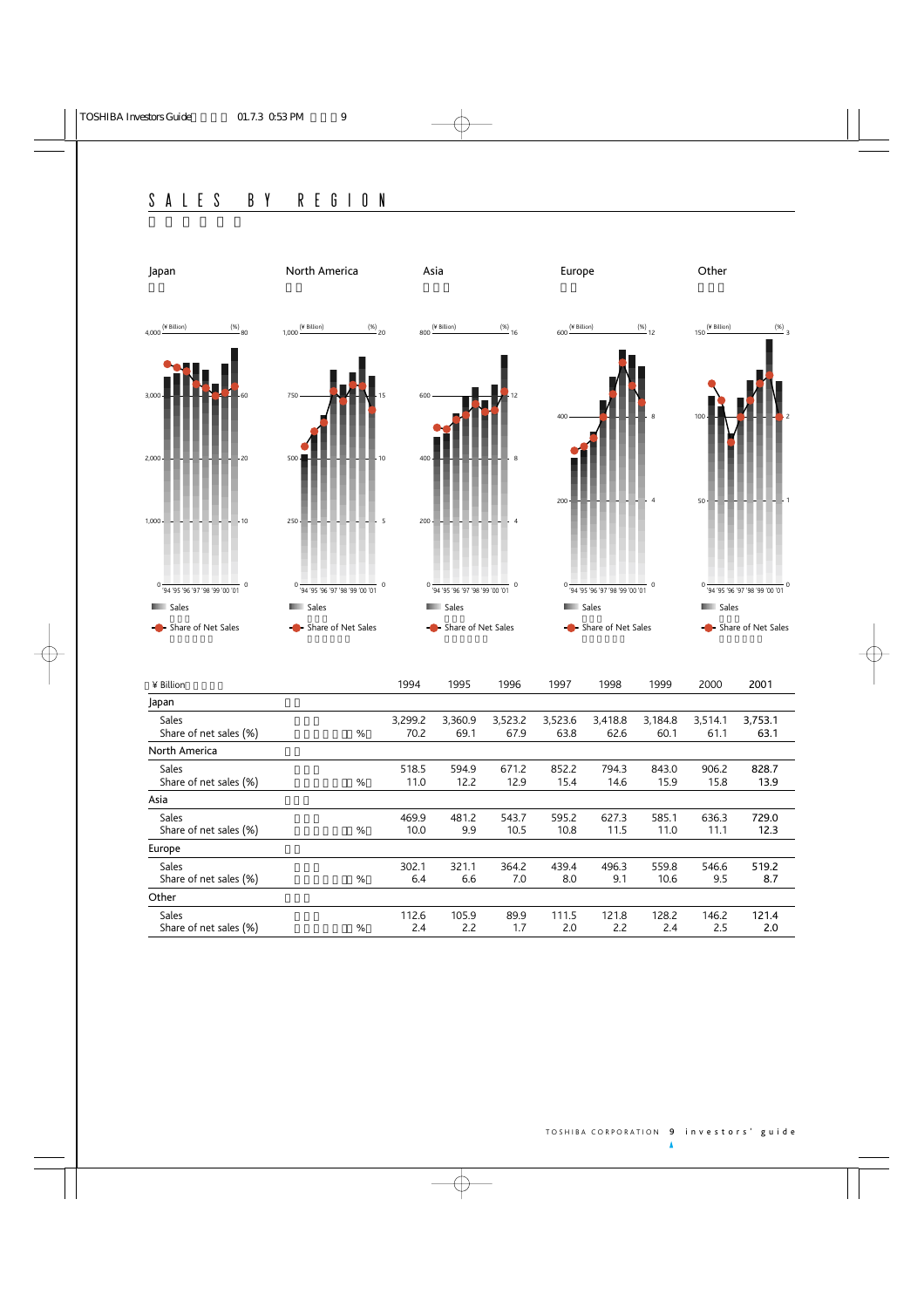

Note: Asset Turnover=Net Sales/Average Total Assets.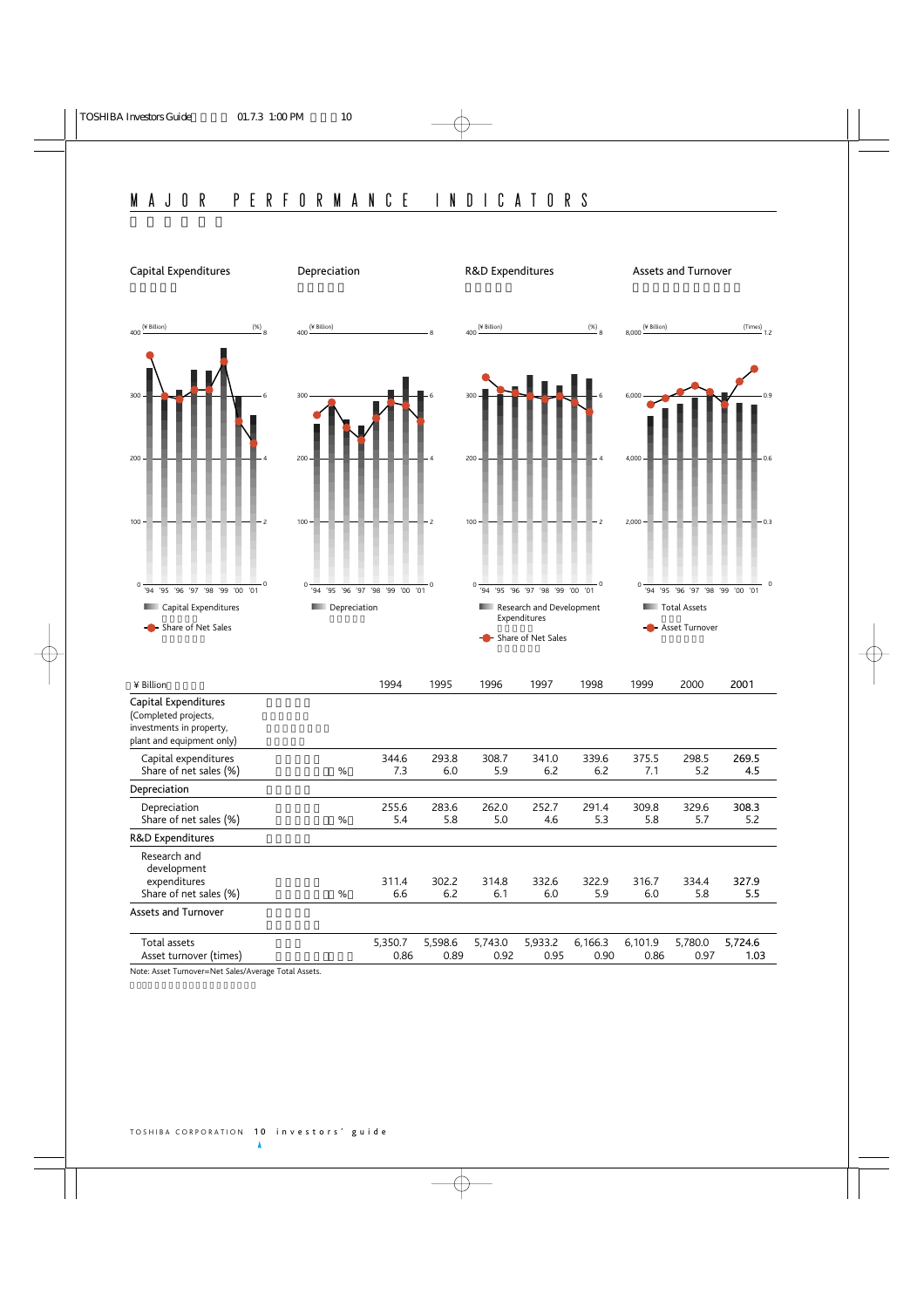

Notes: 1. Short-Term Debt=Short-Term Borrowings + Current Portion of Long-Term Debt.

2. Interest Coverage=(Operating Income + Interest Received + Dividends Received)/Interest Expense.

3. Return on Assets=Net Income/Average Total Assets.

4. Return on Sales=Net Income/Net Sales

5. Return on Equity=Net Income/Average Total Shareholders' Equity.

- $1.$   $1.$ 
	-

 $2.$ 

- $3.$  $4.$
- 
- $5.$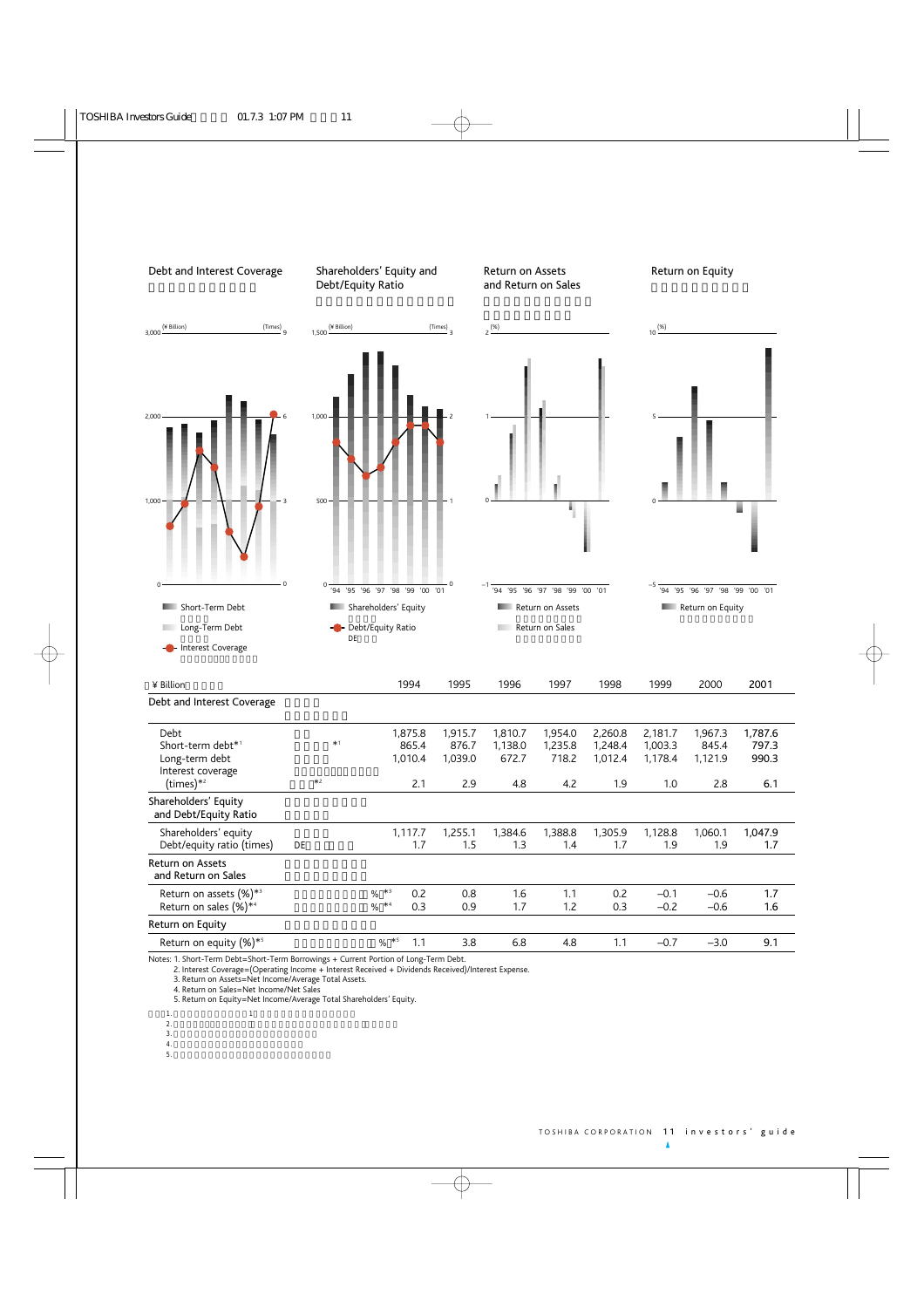# CONSOLIDATED BALANCE SHEETS

Toshiba Corporation and its Subsidiaries  $\overline{\phantom{a}}$ As of March 31, 1999, 2000 and 2001 3 31 31

|                                             | Yen (Millions) |  |              |              |  |
|---------------------------------------------|----------------|--|--------------|--------------|--|
|                                             | 1999           |  | 2000         | 2001         |  |
| <b>ASSETS</b>                               |                |  |              |              |  |
| <b>Current Assets:</b>                      |                |  |              |              |  |
| Cash and cash equivalents                   | ¥<br>497,752   |  | 465,237<br>¥ | 487,595<br>¥ |  |
| Notes and accounts receivable, trade        |                |  |              |              |  |
| <b>Notes</b>                                | 199.416        |  | 207,939      | 205,844      |  |
| Accounts                                    | 972,459        |  | 988,044      | 1,018,246    |  |
| Allowance for doubtful notes                |                |  |              |              |  |
| and accounts                                | (34, 267)      |  | (27, 551)    | (27, 410)    |  |
| Finance receivables, net                    | 259,665        |  | 245,097      | 222,976      |  |
| Inventories                                 | 997,886        |  | 837,188      | 819,633      |  |
| Prepaid expenses and other current assets   | 281,540        |  | 347,252      | 363,207      |  |
| Total current assets                        | 3,174,451      |  | 3,063,206    | 3,090,091    |  |
| Long-Term Receivables and Investments:      |                |  |              |              |  |
| Long-term receivables                       | 43,008         |  | 19,613       | 18,957       |  |
| Long-term finance receivables, net          | 335,137        |  | 334,853      | 341,492      |  |
| Investments in and advances to              |                |  |              |              |  |
| affiliated companies                        | 153,750        |  | 146,296      | 132,485      |  |
| Marketable securities and other investments | 384,001        |  | 360,279      | 252,303      |  |
|                                             | 915,896        |  | 861,041      | 745,237      |  |
| Property, Plant and Equipment:              |                |  |              |              |  |
| Land                                        | 164,973        |  | 169.621      | 175,873      |  |
| <b>Buildings</b>                            | 1,076,050      |  | 1,070,924    | 1,157,875    |  |
| Machinery and equipment                     | 3,076,298      |  | 3,014,433    | 3,046,897    |  |
| Construction in progress                    | 72,684         |  | 54,988       | 66,539       |  |
|                                             | 4,390,005      |  | 4,309,966    | 4,447,184    |  |
| Less-Accumulated depreciation               | (2,840,057)    |  | (2,850,221)  | (3,007,428)  |  |
|                                             | 1,549,948      |  | 1,459,745    | 1,439,756    |  |
| <b>Other Assets</b>                         | 461,634        |  | 396,014      | 449,480      |  |
|                                             | ¥ 6,101,929    |  | ¥ 5,780,006  | ¥ 5,724,564  |  |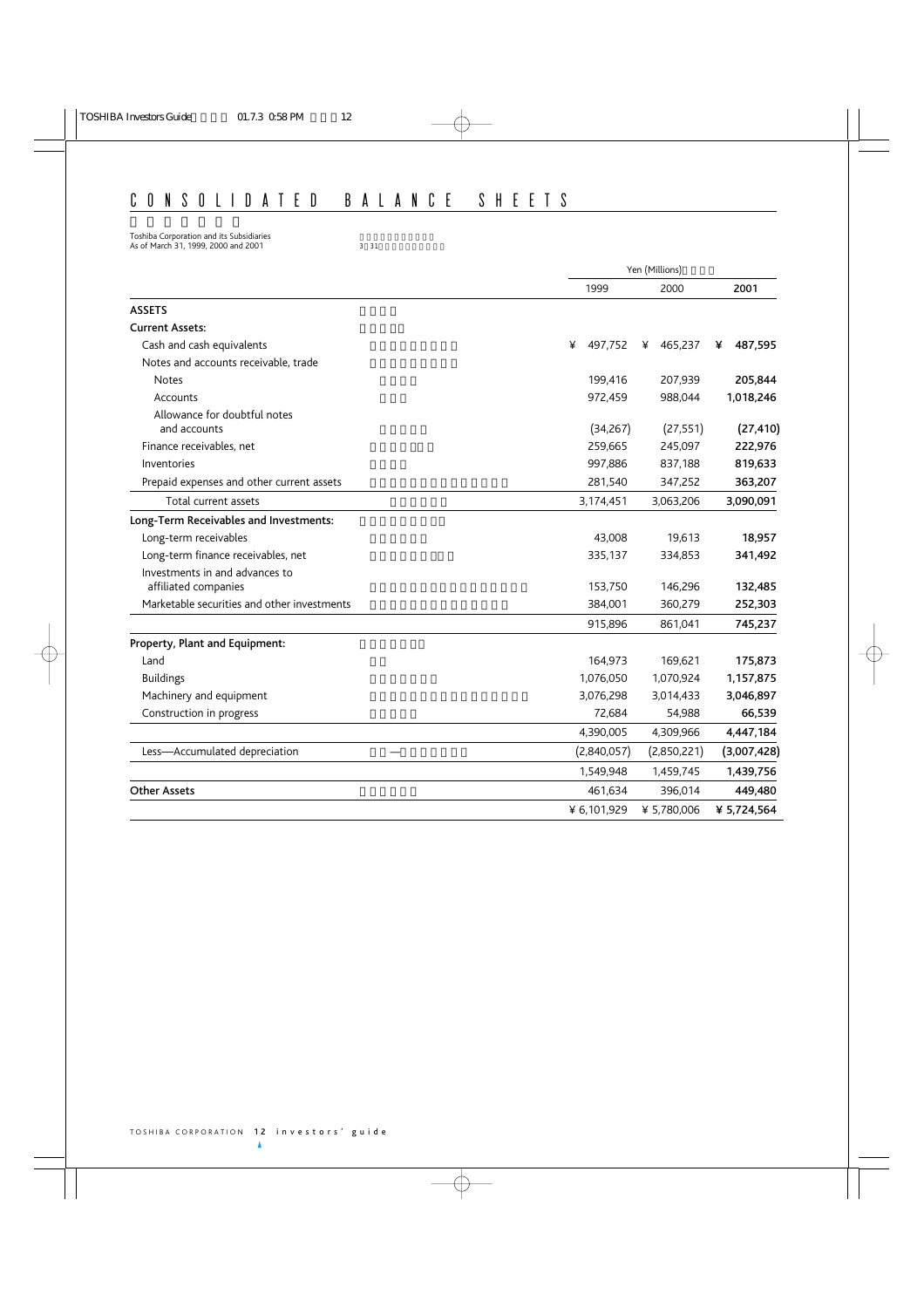|                                                          | Yen (Millions) |                |              |  |
|----------------------------------------------------------|----------------|----------------|--------------|--|
|                                                          | 1999           | 2000           | 2001         |  |
| LIABILITIES AND SHAREHOLDERS' EQUITY                     |                |                |              |  |
| <b>Current Liabilities:</b>                              |                |                |              |  |
| Short-term borrowings                                    | ¥ 767,417      | ¥ 587,252      | 526,865<br>¥ |  |
| Current portion of long-term debt                        |                |                |              |  |
|                                                          | 235,846        | 258,177        | 270,466      |  |
| Notes payable, trade                                     | 190,451        | 173,417        | 182,377      |  |
| Accounts payable, trade                                  | 823,689        | 842,211        | 897,245      |  |
| Accounts payable, other and<br>accrued expenses          | 281,548        | 342,105        | 336,153      |  |
| Accrued income and other taxes                           | 50,212         | 44,972         | 55,239       |  |
| Advance payments received                                | 298,272        | 297,974        | 283,074      |  |
| Other current liabilities                                | 299,045        | 302,526        | 329,431      |  |
| Total current liabilities                                | 2,946,480      | 2,848,634      | 2,880,850    |  |
| Long-Term Liabilities:                                   |                |                |              |  |
| Long-term debt                                           | 1,178,411      | 1,121,920      | 990,305      |  |
| Accrued pension and severance costs                      | 692,150        | 585,881        | 633,642      |  |
| Other liabilities                                        | 33,635         | 38,739         | 33,231       |  |
|                                                          | 1,904,196      | 1,746,540      | 1,657,178    |  |
| Minority Interest in Consolidated<br><b>Subsidiaries</b> | 122,500        | 124,733        | 138,611      |  |
| Shareholders' Equity:                                    |                |                |              |  |
| Common stock, ¥50 par value                              | 274,916        | 274,919        | 274,921      |  |
| Additional paid-in capital                               | 285,727        | 285,729        | 285,732      |  |
| Retained earnings                                        | 685,809        | 643,250        | 713,667      |  |
| Accumulated other comprehensive<br>income (loss)         | (117, 699)     | (143, 799)     | (226, 395)   |  |
|                                                          | 1,128,753      | 1,060,099      | 1,047,925    |  |
|                                                          | ¥6,101,929     | ¥5,780,006     | ¥5,724,564   |  |
|                                                          |                |                |              |  |
|                                                          |                | Yen (Millions) |              |  |
|                                                          | 1999           | 2000           | 2001         |  |
| Accumulated other comprehensive<br>income (loss):        |                |                |              |  |
| Unrealized gains on securities                           | ¥ 66,230       | ¥ 70,687       | ¥ 28,728     |  |
| Foreign currency translation adjustment                  | (60, 202)      | (105,990)      | (55, 938)    |  |
| Minimum pension liability adjustment                     | (123, 727)     | (108, 496)     | (199, 185)   |  |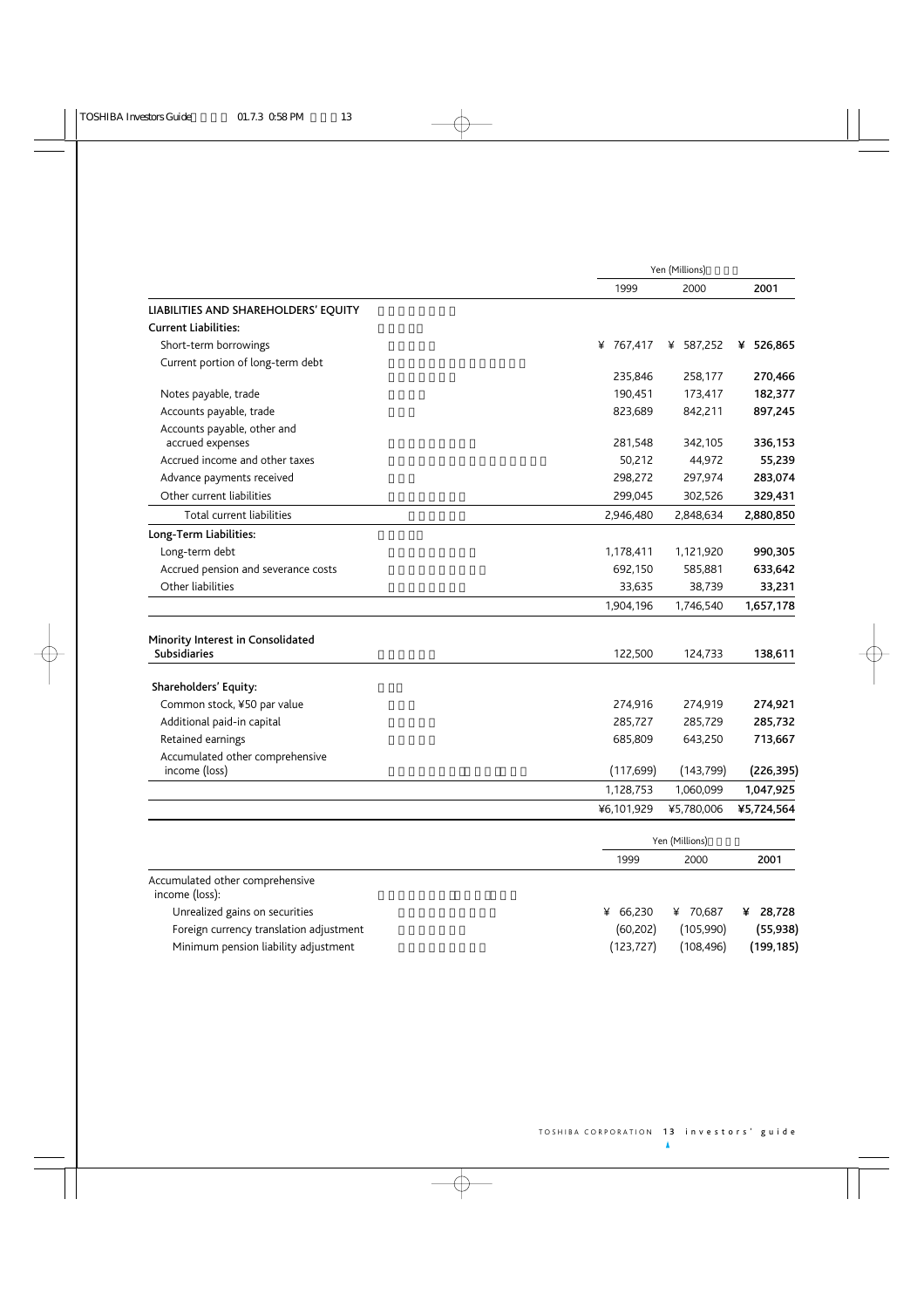# CONSOLIDATED STATEMENTS OF INCOME

Toshiba Corporation and its Subsidiaries  $\overline{\phantom{a}}$ 

For the years ended March 31, 1999, 2000 and 2001 3 31

|                                                                           | Yen (Millions)                               |
|---------------------------------------------------------------------------|----------------------------------------------|
|                                                                           | 2001<br>1999<br>2000                         |
| Sales and Other Income:                                                   |                                              |
| Net sales                                                                 | ¥5,300,902<br>¥5,749,372<br>¥5,951,357       |
| Interest and dividends received                                           | 20,788<br>21,793<br>18,230                   |
| Other income                                                              | 105,290<br>85,200<br>110,601                 |
|                                                                           | 6,080,188<br>5,426,980<br>5,856,365          |
| <b>Costs and Expenses:</b>                                                |                                              |
| Cost of sales                                                             | 3,890,622<br>4,254,444<br>4,323,525          |
| Selling, general and administrative                                       | 1,395,699<br>1,379,797<br>1,393,959          |
| FDC litigation settlement<br><b>FDC</b>                                   | 106,385                                      |
| Interest                                                                  | 52,148<br>43,256<br>41,102                   |
| Other                                                                     | 93,195<br>131,763<br>103,165                 |
|                                                                           | 5,892,089<br>5,415,762<br>5,901,209          |
| Income (Loss) Before Income Taxes<br>and Minority Interest                | 11,218<br>(44, 844)<br>188,099               |
| Income taxes:                                                             |                                              |
| Current                                                                   | 42,949<br>52,397<br>53,223                   |
| Deferred                                                                  | (22,048)<br>(56, 927)<br>42,922              |
| Income (Loss) Before Minority Interest                                    | (9,683)<br>(40, 314)<br>91,954               |
| Minority Interest in Income (Loss) of<br><b>Consolidated Subsidiaries</b> | (1,728)<br>1,381<br>5,140                    |
| <b>Equity in Income of Affiliated Companies</b>                           | 1,969<br>5,683<br>9,354                      |
| Net Income (Loss)                                                         | (9,095)<br>(32,903)<br>96,168<br>¥<br>¥<br>¥ |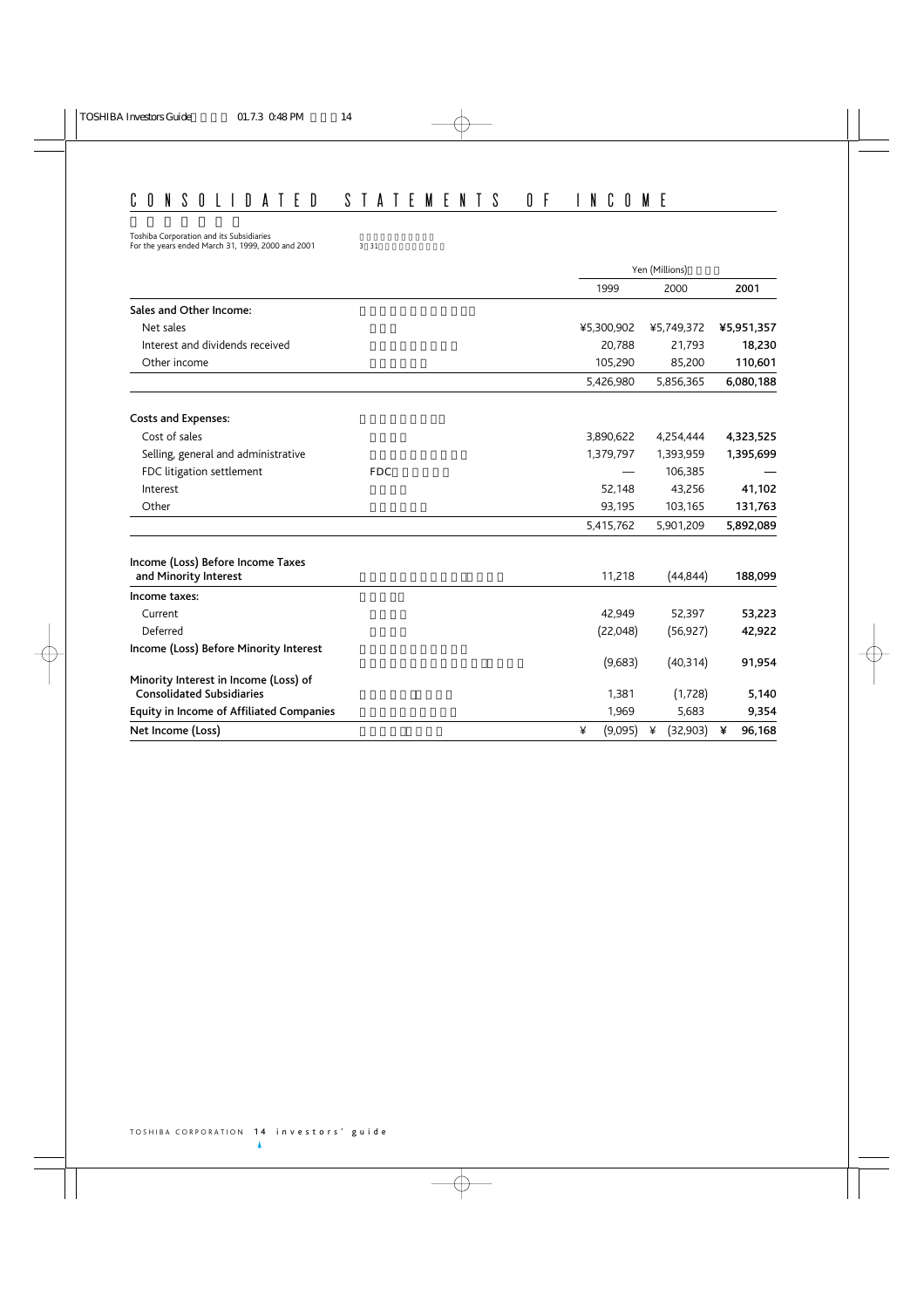# CONSOLIDATED STATEMENTS OF CASH FLOWS

Toshiba Corporation and its Subsidiaries  $\overline{\phantom{a}}$ For the years ended March 31, 1999, 2000 and 2001  $3 \times 31$ 

|                                                                                                  |                    | Yen (Millions)      |                       |
|--------------------------------------------------------------------------------------------------|--------------------|---------------------|-----------------------|
|                                                                                                  | 1999               | 2000                | 2001                  |
| <b>Cash Flows from Operating Activities:</b>                                                     |                    |                     |                       |
| Net income (loss)                                                                                | ¥<br>(9,095)       | ¥ $(32,903)$        | ¥<br>96,168           |
| Adjustments to reconcile net income (loss) to<br>net cash provided by operating activities-      |                    |                     |                       |
| Depreciation and amortization                                                                    | 312,955            | 348,761             | 339,816               |
| (Reversal of) accrual for pension and severance costs,                                           |                    |                     |                       |
| less payments                                                                                    | (17,907)           | 9,013               | (10, 667)             |
| Deferred income taxes                                                                            | (22,048)           | (56, 927)           | 42,922                |
| Equity in income of affiliated companies                                                         | (1,969)            | (5,683)             | (9, 354)              |
| Gain on sale and disposal of property and securities, net                                        | (31, 155)          | (27, 165)           | (30, 758)             |
| Minority interest in income (loss) of<br>consolidated subsidiaries                               | 1,381              | (1,728)             | 5,140                 |
| Decrease (increase) in notes and accounts                                                        |                    |                     |                       |
| receivable, trade                                                                                | 89,891             | (14, 852)           | 34,857                |
| Decrease (increase) in finance receivables, net                                                  | (9,180)            | 14,563              | 22,255                |
| Decrease in inventories                                                                          | 21,341             | 136,351             | 51,755                |
| Increase in other current assets                                                                 | (60,990)           | (16, 678)           | (70, 750)             |
| Decrease in long-term receivables                                                                | 2,885              | 23,327              | 695                   |
| Increase (decrease) in long-term finance receivables, net                                        | (16, 769)          | 284                 | (6,639)               |
| Increase in notes and accounts payable, trade                                                    | 17,782             | 44,407              | 13,804                |
| Increase (decrease) in accrued income and other taxes                                            | 8,033              | (17, 831)           | 8,672                 |
| (Decrease) increase in advance payments received                                                 | 45,350             | (7, 169)            | (17, 415)             |
| (Decrease) increase in accounts payable, other and others                                        | (65, 558)          | 40,176              | (16, 860)             |
| Net cash provided by operating activities                                                        | 264,947            | 435,946             | 453,641               |
| Cash Flows from Investing Activities:                                                            |                    |                     |                       |
| Proceeds from sale of property and securities                                                    |                    |                     |                       |
|                                                                                                  | 134,952            | 103,409             | 36,339                |
| Acquisition of property and equipment                                                            | (409, 695)         | (298, 512)          | (257, 448)            |
| Purchase of securities                                                                           | (41, 773)          | (31, 172)           | (13, 126)             |
| Decrease in investments in affiliated companies<br>Decrease (increase) in other assets and other | 3,622<br>(32, 825) | 13,985<br>(80, 864) | 19,272<br>38,216      |
| Net cash used in investing activities                                                            | (280,069)          | (293, 154)          | (176, 747)            |
|                                                                                                  |                    |                     |                       |
| <b>Cash Flows from Financing Activities:</b>                                                     | 447,771            | 302,376             |                       |
| Proceeds from long-term debt<br>Repayment of long-term debt                                      | (416, 954)         | (289, 712)          | 233,929<br>(398, 669) |
| Dividends paid                                                                                   | (25,656)           | (9, 458)            | (25, 598)             |
| Decrease in short-term borrowings                                                                | (99, 483)          | (161, 882)          | (95, 310)             |
| Net cash used in financing activities                                                            |                    |                     |                       |
|                                                                                                  | (94, 322)          | (158, 676)          | (285, 648)            |
| Effect of Exchange Rate Changes on Cash<br>and Cash Equivalents                                  | (8, 739)           | (16,631)            | 31,112                |
|                                                                                                  |                    |                     |                       |
| Net Increase (Decrease) in Cash and Cash Equivalents                                             | (118, 183)         | (32, 515)           | 22,358                |
| Cash and Cash Equivalents at Beginning of Year                                                   | 615,935            | 497,752             | 465,237               |
| Cash and Cash Equivalents at End of Year                                                         | ¥497,752           | ¥465,237            | ¥487,595              |
| Supplemental Disclosure of Cash Flow Information:                                                |                    |                     |                       |
| Cash paid during the year for-                                                                   |                    |                     |                       |
| Interest                                                                                         | ¥ 65,719           | ¥ $63,324$          | 52,789<br>¥           |
| Income taxes                                                                                     | ¥ 45,810           | ¥ 44,476            | 61,161<br>¥           |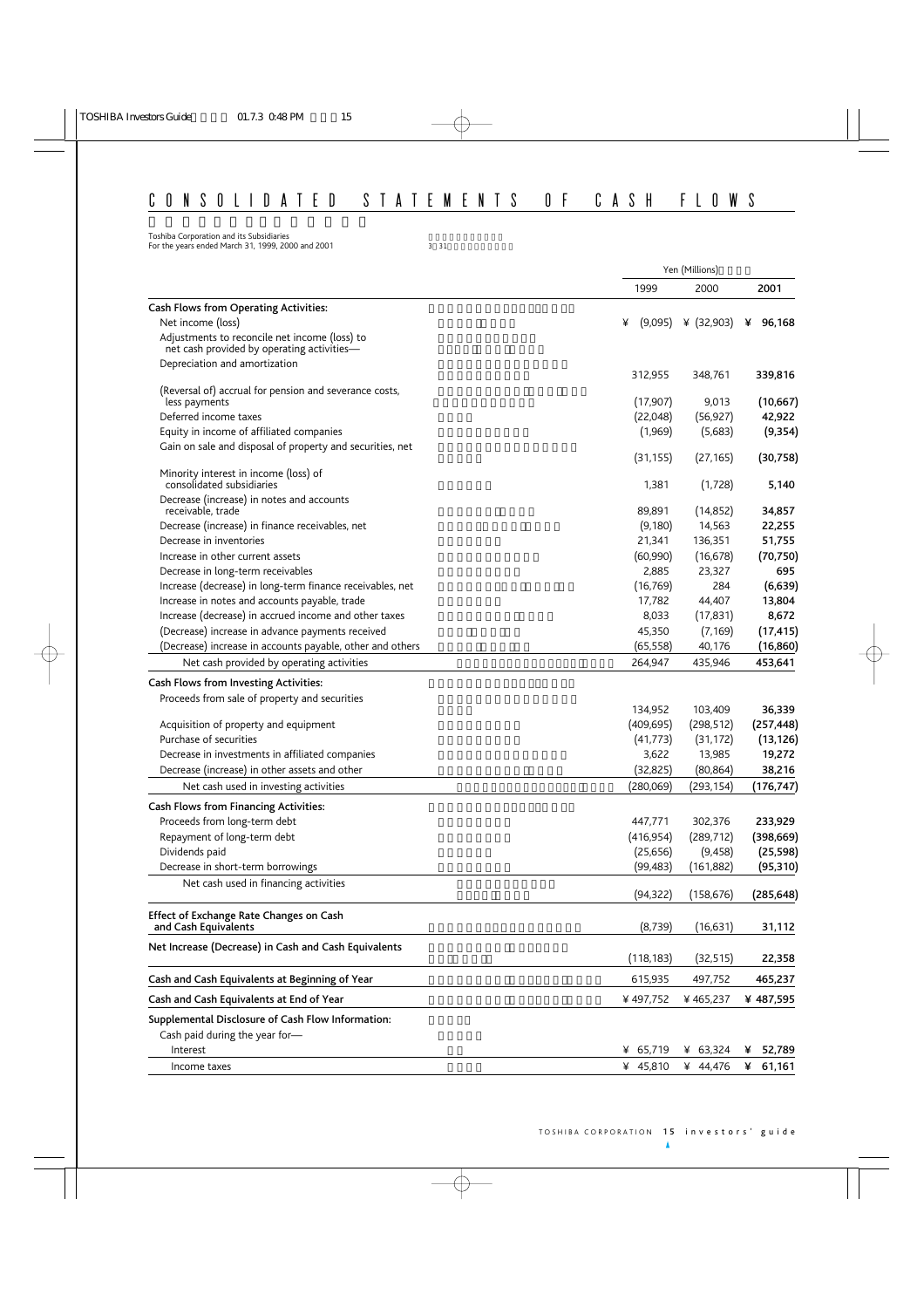Information & Communications and Industrial Systems •System consulting services •Outsourcing and application support services •Knowledge integration services •Computer systems for central government agencies •General administration information systems for local governments •Solution systems for financial institutions, insurance companies •Department store systems •Newspaper editing & layout systems •Broadcasting systems •Media solution business development •Contents business development •Optical fiber communications systems •Public administration radio communications systems •Business communication systems •Automatic letter processing systems •Integrated railway station service systems •Expressway toll collection systems •Intelligent transport systems •Control systems for water purification plants and sewage treatment plants •Road and airport systems •Building automation and power supply systems •Substation systems •Uninterruptible power systems

•Industrial computers •Devices for control, instrumentation, and measurement systems •Watt hour meter, water meter and gas meter equipment

•Petrochemical plant systems/ Food processing systems •Motor application systems/ Industrial power distribution systems •New energy & co-generation systems •Power supply system for rolling stock •Rolling stock electrical system •Railway station service systems •Radar systems •Air traffic control and navigation and systems •Aerosapace Equipment •Space Related Products •X-ray computed tomography systems •Magnetic resonance imaging (MRI) systems •Elevators and escalators •Printers •Pos terminal

#### Digital Media

•PCs •Servers •Work stations •Routers •Hard disk drives •CD-RW/DVD-ROM drives •DVD-ROM drives •DVD-RAM drives •CD-ROM drives •Memory cards •IC cards •Color TVs •Digital Hi-Vision TVs •Projection TVs •Satellite broadcasting receivers and decoders •DVD-video players

•DVD video recorders •VCRs •LCD data projector •Digital still cameras •Mobile audio players •Cellular phones •PHS (personal communications systems) •Wireless systems •e-mail terminal

#### Power Systems

•Nuclear turbines and generators •Boiling water reactor (BWR) power plants •Hydro electric power generating devices •Thermal power generating devices •Geothermal power generating devices •Transformers •Instrumentation and control systems •Gas insulated switchgears

#### Electronic Devices & Components

•Color picture tubes •Display tubes •Magnetron tubes •X-ray tubes •Liquid crystal displays •Batteries •Surface acoustic wave devices •Thermal print heads •Tungsten and molybdenum •Amorphous magnetic parts •Rare earth magnets •Magnetic regenerator materials •Fine ceramics •General-purpose CMOS Logic series •Small signal devices

•Power devices •Opto semiconductor devices •High power devices •Audio and visual system LSIs •System LSIs for digital consumer •System LSIs for PC/PC peripheral •System LSIs for cellular phone •Telecommunication system LSIs •Network communication system LSIs •System LSIs for automobile •Microcomputers and microcomputer peripheral control system LSIs •Bipolar ICs •DRAMs •SRAMs •Flash memories

#### Home Appliances

•Room air conditioners •Air-conditioning systems •Washing machines •Clothes dryers •Vacuum cleaners •Refrigerators •Microwave ovens •Juicers •Toasters •Rice cookers •Incandescent lights •Fluorescent lights

#### **Others**

•Real estate •Financial services •Distribution services



example. BA

FAコンピューター

CD RM DVD ROM DVD ROM DVD RAM CD ROM  $\overline{C}$ 

DVDビデオプレーヤ

POS

CMOS

・カラーTV用ブラウン管

X線管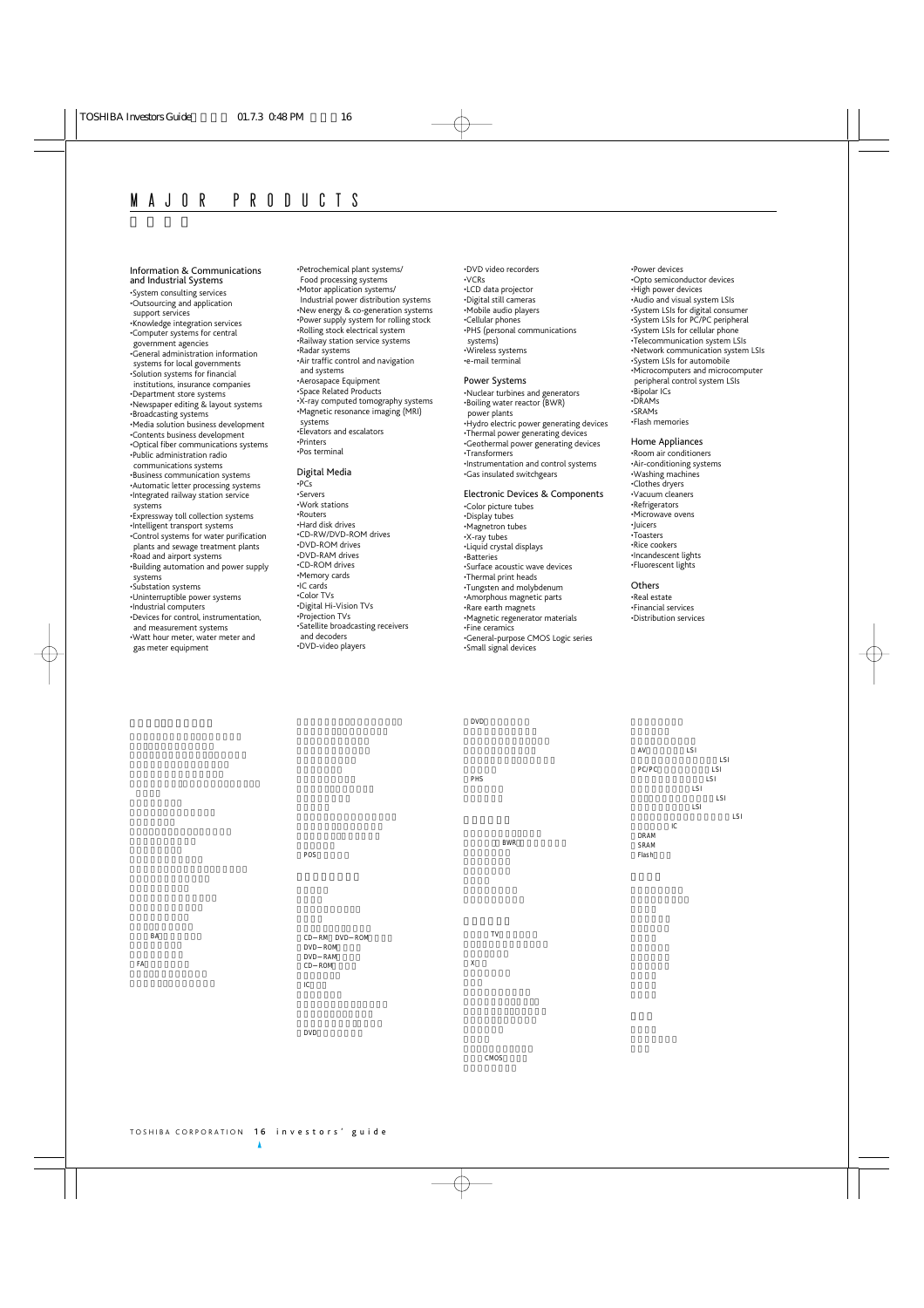DOMESTIC SUBSIDIARIES A&T BATTERY CORPORATION DEVICE LINK, INC. FRESHEYE CORPORATION FUKUOKA TOSHIBA ELECTRONICS CORPORATION HARISON TOSHIBA LIGHTING CO., LTD. IWATE TOSHIBA ELECTRONICS CO., LTD. JOINT FUEL CO., LTD. KAGA TOSHIBA ELECTRONICS **CORPORATION** KITASHIBA ELECTRIC CO., LTD. SHIBAURA MECHATRONICS CORPORATION TERM CORPORATION TOSHIBA AIR CONDITIONING CO., LTD. TOSHIBA BATTERY CO., LTD. TOSHIBA BUILDING & LEASE CO., LTD. TOSHIBA CAPITAL CORPORATION TOSHIBA CARRIER AIR CONDITIONING SYSTEMS CORPORATION TOSHIBA CARRIER CORPORATION TOSHIBA CHEMICAL CORPORATION TOSHIBA CREDIT CORPORATION TOSHIBA DEVICE CORPORATION TOSHIBA DIGITAL FRONTIERS INC. TOSHIBA ELECTRIC APPLIANCES CO., LTD. TOSHIBA ELEVATOR AND BUILDING SYSTEMS CORPORATION TOSHIBA ELEVATOR PRODUCTS CORPORATION TOSHIBA ENGINEERING CORPORATION TOSHIBA FINANCE CORPORATION TOSHIBA GE AUTOMATION SYSTEMS CORPORATION TOSHIBA GE TURBINE COMPONENTS CO., LTD. TOSHIBA HOKUTO ELECTRONICS CORPORATION TOSHIBA HOME TECHNOLOGY CORPORATION

TOSHIBA INDUSTRIAL PRODUCTS MANUFACTURING CORPORATION TOSHIBA INDUSTRIAL PRODUCTS SALES **CORPORATION** TOSHIBA INFORMATION EQUIPMENTS CO., LTD. TOSHIBA INFORMATION SYSTEMS (JAPAN) CORPORATION TOSHIBA KANSAI LIFESTYLE-ELECTRONICS CORPORATION TOSHIBA LIGHTING & TECHNOLOGY CORPORATION TOSHIBA LOGISTICS CORPORATION TOSHIBA MEDICAL FINANCE CO., LTD. TOSHIBA MEDICAL SYSTEMS CO., LTD. TOSHIBA MICROELECTRONICS CORPORATION TOSHIBA MULTI MEDIA DEVICES CO., LTD. TOSHIBA PLANT KENSETSU CO., LTD. TOSHIBA SHUTOKEN LIFESTYLE-ELECTRONICS CORPORATION TOSHIBA TEC CORPORATION TOSHIBA VIDEO PRODUCTS JAPAN CO., LTD. TOYO CARRIER ENGINEERING CO., LTD. YOKKAICHI TOSHIBA ELECTRONICS **CORPORATION** *Plus 162 other domestic subsidiaries* OVERSEAS SUBSIDIARIES CHANGZHOU TOSHIBA TRANSFORMER CO., LTD.

DALIAN TOSHIBA TELEVISION CO., LTD. DOMINION SEMICONDUCTOR, L.L.C. GE TOSHIBA AUTOMATION SYSTEMS, L.L.C. HANGZHI MACHINERY & ELECTRONICS CO., LTD.

P.T. TOSHIBA CONSUMER PRODUCTS INDONESIA P.T. TOSHIBA DISPLAY DEVICES INDONESIA PACIFIC FUEL CELL CAPITAL (U.S.A.), INC. SEMICONDUCTOR AMERICA, INC. SEMICONDUCTOR NORTH AMERICA, INC. SHENYANG TOSHIBA ELEVATOR CO., LTD. TEC AMERICA, INC. TEC SINGAPORE ELECTRONICS PTE. LTD. TIM ELECTRONICS SDN. BHD. TOSHIBA (AUSTRALIA) PTY., LTD. TOSHIBA (CHINA) CO., LTD. TOSHIBA AMERICA BUSINESS SOLUTIONS, INC. TOSHIBA AMERICA CAPITAL CORPORATION TOSHIBA AMERICA CONSUMER PRODUCTS, INC. TOSHIBA AMERICA ELECTRONIC COMPONENTS, INC. TOSHIBA AMERICA INFORMATION SYSTEMS, INC. TOSHIBA AMERICA MEDICAL SYSTEMS, INC. TOSHIBA AMERICA MRI, INC. TOSHIBA AMERICA VENTURE CAPITAL, INC. TOSHIBA AMERICA, INC. TOSHIBA ASIA PACIFIC PTE., LTD. TOSHIBA CAPITAL (ASIA) LTD. TOSHIBA CHEMICAL SINGAPORE PTE., LTD. TOSHIBA COMPRESSOR (TAIWAN) CORPORATION TOSHIBA COMPUTER SYSTEM (SHANGHAI) CO., LTD. TOSHIBA CONSUMER PRODUCTS (THAILAND) CO., LTD. TOSHIBA DALIAN CO., LTD. TOSHIBA DISPLAY DEVICES (THAILAND) CO., LTD.

MRI

TOSHIBA DISPLAY DEVICES INC. TOSHIBA DO BRASIL S.A. TOSHIBA ELECTRONICS (UK) LTD. TOSHIBA ELECTRONICS ASIA, LTD. TOSHIBA ELECTRONICS EUROPE GmbH TOSHIBA ELECTRONICS MALAYSIA SDN. BHD. TOSHIBA ELECTRONICS TAIWAN **CORPORATION** TOSHIBA EUROPE GmbH TOSHIBA GE AUTOMATION SYSTEMS INTERNATIONAL, L.L.C. TOSHIBA INFORMATION EQUIPMENT (PHILIPPINES), INC. TOSHIBA INFORMATION SYSTEMS (UK) LTD. TOSHIBA INTERNATIONAL CORPORATION TOSHIBA INTERNATIONAL FINANCE (NETHERLANDS) B.V. TOSHIBA INTERNATIONAL FINANCE (UK) PLC. TOSHIBA MEDICAL SYSTEMS ASIA PTE., LTD. TOSHIBA MEDICAL SYSTEMS EUROPE B.V. TOSHIBA SATELLITE BROADBAND, INC. TOSHIBA SEMICONDUCTOR (THAILAND) CO., LTD. TOSHIBA SEMICONDUCTOR GmbH TOSHIBA SINGAPORE PTE., LTD. TOSHIBA SYSTÈMES (FRANCE) S.A. TOSHIBA TEC EUROPE IMAGING SYSTEMS S.A. TOSHIBA VENTURE CAPITAL, INC. TOSHIBA VIDEO PRODUCTS PTE., LTD. WUXI HUAZHI SEMICONDUCTOR CO., LTD. WUXI TOCHEMI ELECTRO-CHEMICAL CO., LTD. *Plus 55 overseas subsidiaries*

(AS OF MARCH 31, 2001)

162

 $2001$  3 31

55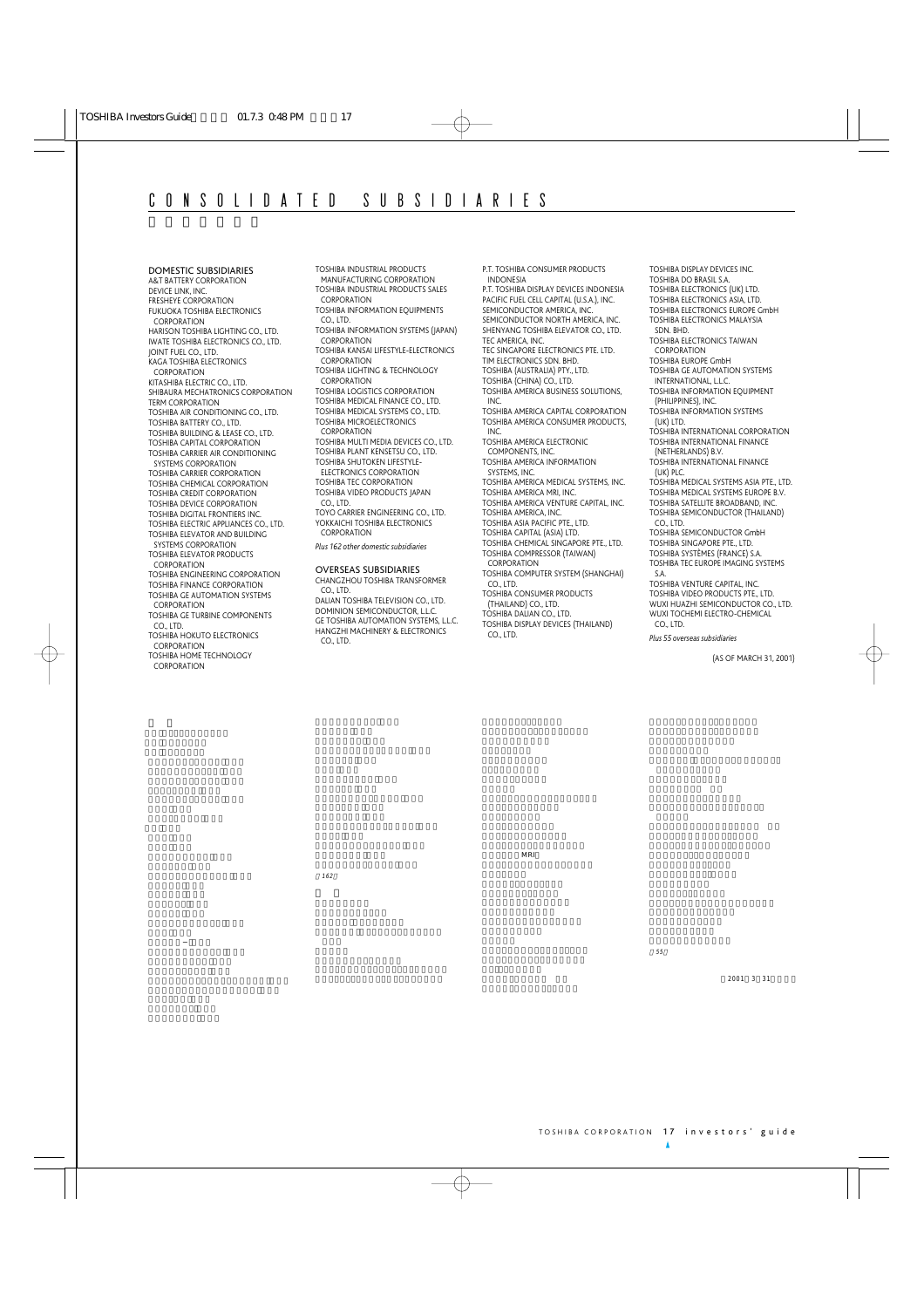### Common Stock Price Range



#### PER, PCFR and PBR

|                   |      | 1994<br>Consolidated | 1995 | 1996 | 1997            | 1998       | 1999 | 2000 | 2001 |
|-------------------|------|----------------------|------|------|-----------------|------------|------|------|------|
| PER (Times)       | High | 214.6                | 64.8 | 32.4 |                 | 41.8 172.2 |      |      | 43.1 |
|                   | Low  | 154.2                | 39.9 |      | 18.4 32.8 109.4 |            |      |      | 20.7 |
| PCFR (Times) High |      | 9.6                  | 8.3  | 7.9  | 8.4             | 8.2        | 9.0  | 10.7 | 9.5  |
|                   | Low  | 6.9                  | 5.1  | 4.5  | 6.6             | 5.2        | 4.6  | 6.4  | 4.5  |
| PBR (Times)       | High | 2.3                  | 23   | 2.0  | 1.9             | 1.9        | 2.4  | 3.2  | 3.9  |
|                   | Low  | 1.7                  | 1.4  | 1.1  | 1.5             | 1.2        | 1.2  | 1.9  | 1.9  |

Note: PER=Price/Net Income per Share.

注記:株価収益率=株価/1株当り当期純利益

PCFR=Price/Cash Flow per Share.

Cash Flow=Net Income + Depreciation and Amortization.

 $\mathbf 1$  - The results of the state  $\mathbf 1$  - The results of the state  $\mathbf 1$ 

PBR=Price/Equity per Share.

 $\pm$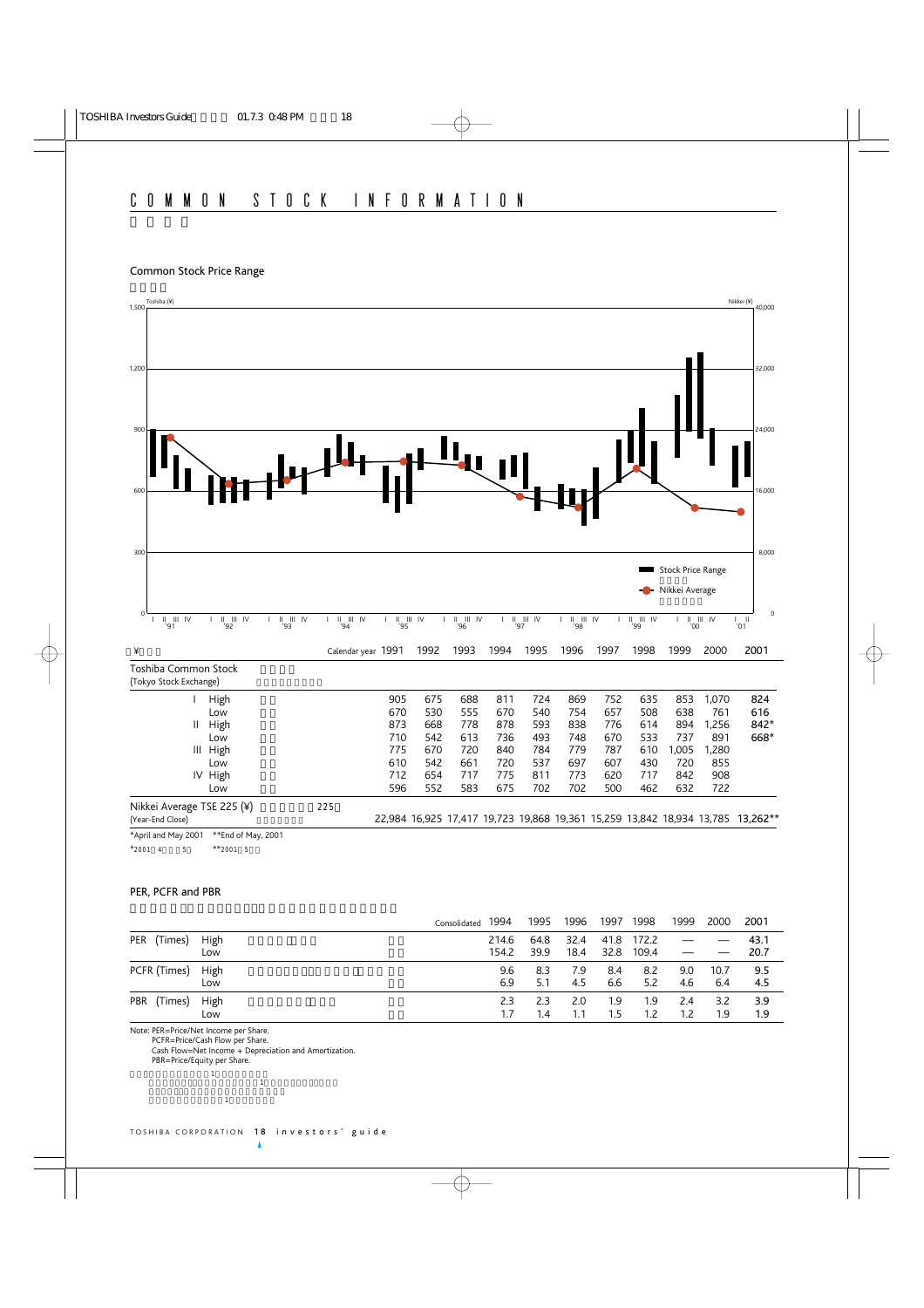# Major Shareholders

#### Percentage of Total Common Shares Outstanding

| The Sakura Bank. Ltd.                                                                                                                                           | 3.88%                  |
|-----------------------------------------------------------------------------------------------------------------------------------------------------------------|------------------------|
| The Dai-ichi Mutual Life Insurance Company                                                                                                                      | 3.78                   |
| Nippon Life Insurance Company                                                                                                                                   | 3.36                   |
| Japan Trustee Service Bank, Ltd.                                                                                                                                | 2.72                   |
| State Street Bank and Trust Company                                                                                                                             | <br>2.46               |
| The Chase Manhattan Bank NA London                                                                                                                              | 2.01                   |
| Employees Stock Ownership Plan                                                                                                                                  | 1.67                   |
| The Nippon Fire & Marine Insurance Co., Ltd.                                                                                                                    | 1.55                   |
| The Mitsubishi Trust and Banking Corporation                                                                                                                    | 1.55                   |
| Shinsei Bank, Ltd.                                                                                                                                              | 1.52                   |
| Notes: 1. On April 1, 2001, The Sakura Bank and The Sumitomo Bank, Limited, merged to form Sumitomo Mitsui Banking Corporation.                                 | (As of March 31, 2001) |
| 2. On April 1, 2001, The Nippon Fire & Marine Insurance Co., Ltd. and The Koa Fire & Marine Insurance Co., Ltd. merged to form<br>NIPPONKOA Insurance Co., Ltd. | 2001                   |
| 12 1 1                                                                                                                                                          |                        |

1. 13 4 1<br>2. 13 4 1

# Number of Shares Outstanding

| Million                      | 1994 | 1995 | 1996               | 1997               | 998   | 1999    | 2000 | 2001  |
|------------------------------|------|------|--------------------|--------------------|-------|---------|------|-------|
| Number of Shares Outstanding |      | 210  | 3 2 1 9<br>3.L I J | 3 2 1 9<br>3,2 I Y | 3.219 | 3 2 1 9 | 2210 | 3,219 |

# Stock Exchange Listings

| Tokyo Stock Exchange and the five other Japanese<br>stock exchanges |        |
|---------------------------------------------------------------------|--------|
| The Stock Exchange (London)*                                        | $\ast$ |
| Luxembourg Stock Exchange (EDR)                                     |        |
| Amsterdam Stock Exchange (ASAS)*                                    | ∗      |
| Frankfurt Stock Exchange (GBC)                                      |        |
| Düsseldorf Stock Exchange (GBC)                                     |        |
| Paris Stock Exchange*                                               | *      |
| Swiss Exchange (SBDR)                                               |        |
| * Listing of Original Stock                                         | *      |

# Equity-Linked Financings

# Convertible Bonds

| CONVENTION DONOS |      |                  |          |            | Conversion        |                 |
|------------------|------|------------------|----------|------------|-------------------|-----------------|
| Issue date       | No.  | Amount           | Yen rate | coupon (%) | Share price $(*)$ | Redemption date |
| Apr. 7, '87      | ¥ #6 | ¥100,000 million |          |            |                   | Mar. 29, 2002   |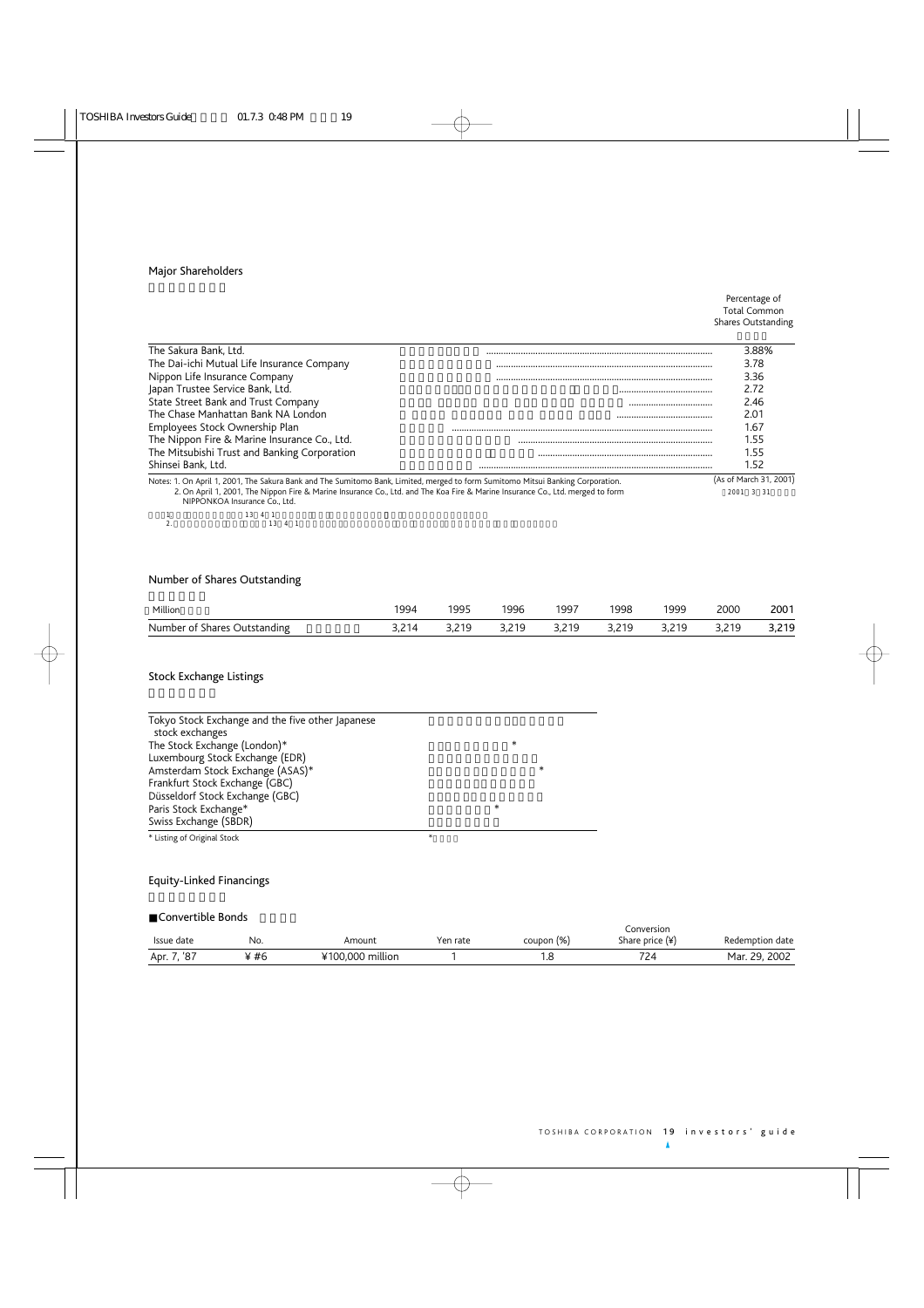| Founded: July 1875                                                                                                                                     | 1875 7                                              |
|--------------------------------------------------------------------------------------------------------------------------------------------------------|-----------------------------------------------------|
| Capital: ¥274,921 million                                                                                                                              | 274,921                                             |
| Common Stock:<br>Authorized: 10,000,000,000 shares<br>Issued: 3,219,014,736 shares<br>Number of shareholders: 438,469<br>Average holding: 7,341 shares | 10,000,000,000<br>3,219,014,736<br>438,469<br>7.341 |
| Transfer Agent:<br>The Chuo Mitsui Trust and Banking<br>Company, Limited.                                                                              |                                                     |
| Headquarters:<br>1-1, Shibaura 1-chome, Minato-ku,<br>Tokyo 105-8001, Japan                                                                            | 105-8001<br>$1 - 1 - 1$                             |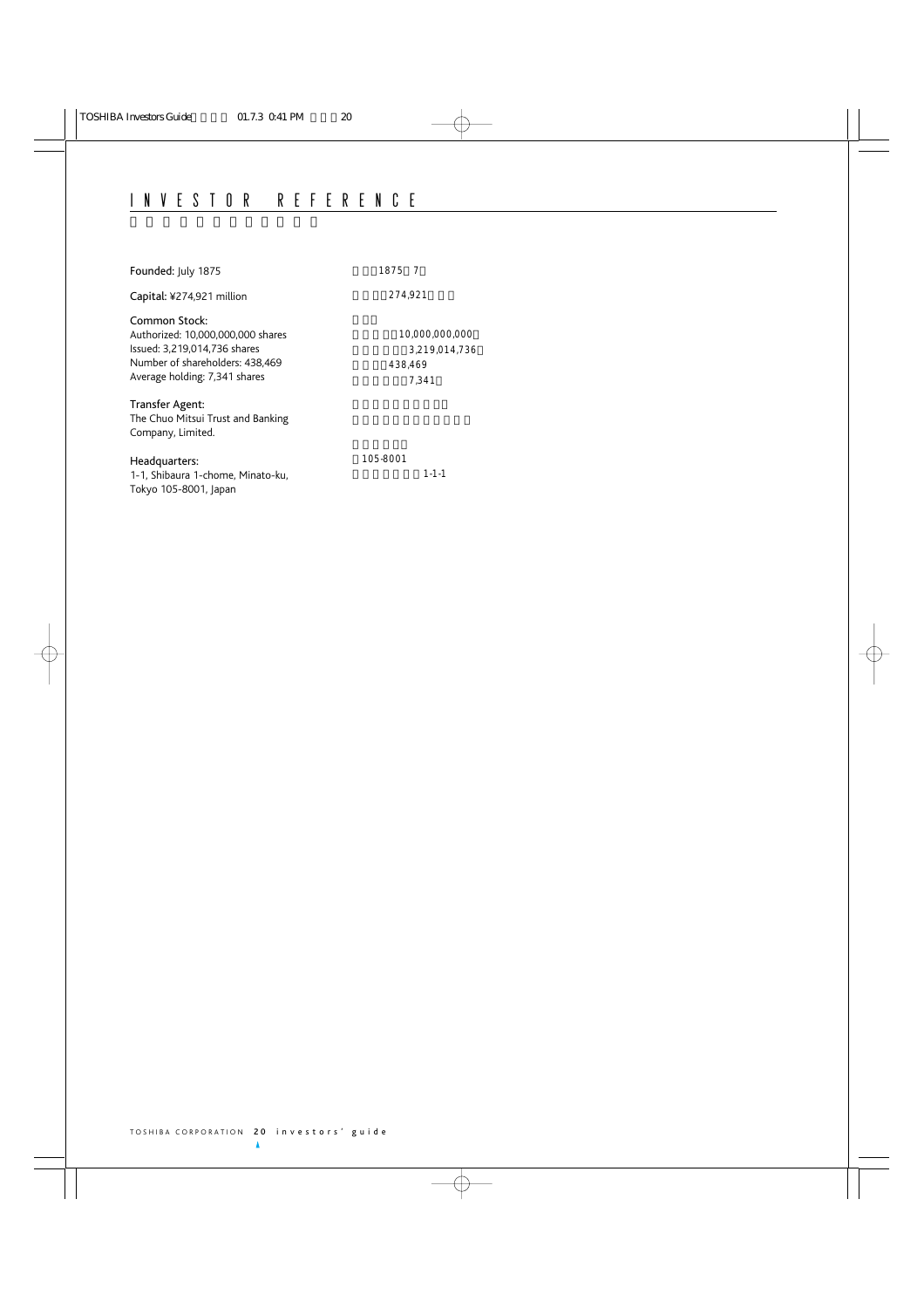For further information, please contact: Corporate Communications Office Toshiba Corporation 1-1, Shibaura 1-chome, Minato-ku Tokyo 105-8001, Japan Phone: (03) 3457-2096 Facsimile: (03) 5444-9202 URL: http://www.toshiba.co.jp/about/ir/index.htm

105-8001 1-1-1

Tel: (03)3457-2096 Fax: (03)5444-9202 URL: http://www.toshiba.co.jp/about/ir/index\_j.htm

This investors' guide is printed on recycled paper.